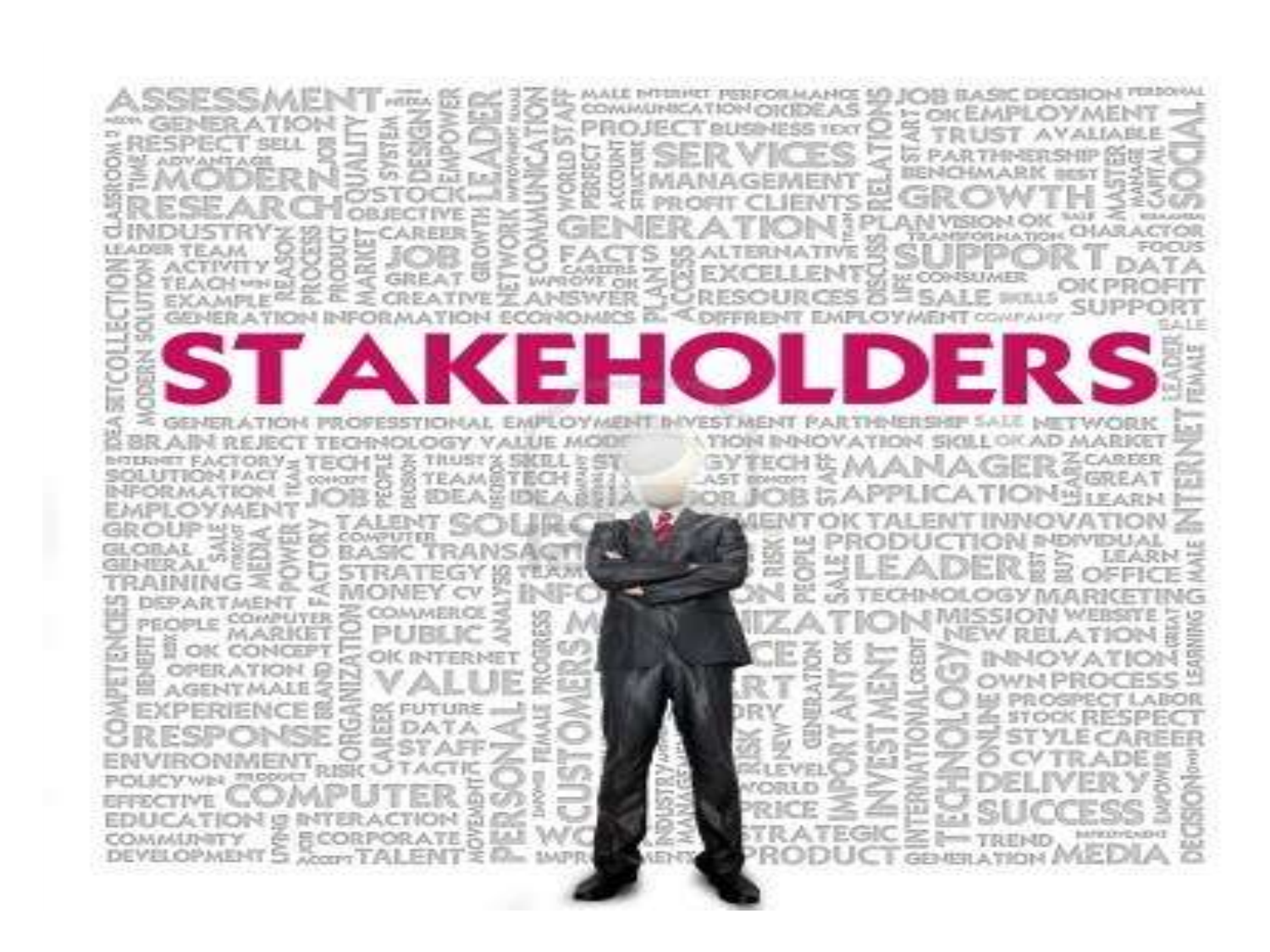## DEFINITION OF STAKEHOLDERS

• An individual or group with an interest in an organization.

• Any individual or group who can affect or are affected by the achievement of a firms objective.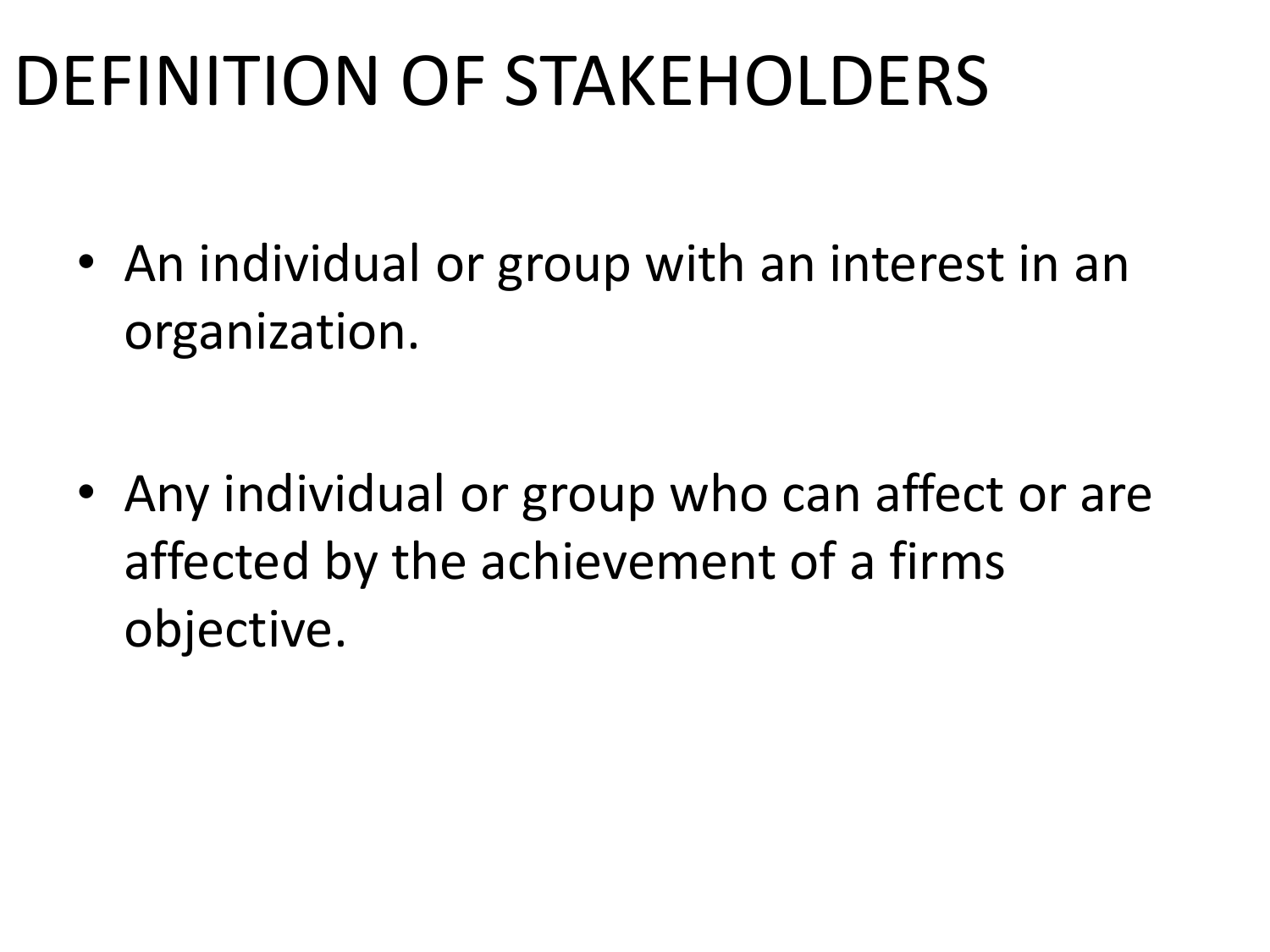### **The Importance of Stakeholders**

#### • **Long-Term Relationships**

- When a company has a long-term relationship with its stakeholders, it runs more efficiently and can have a better chance of producing profits.
- **Feedback and Product Development**
- Stakeholders can provide feedback during the entire product development process, which can positively influence the product's and/or the company's success. In turn, a company can earn continued and new stakeholder loyalty.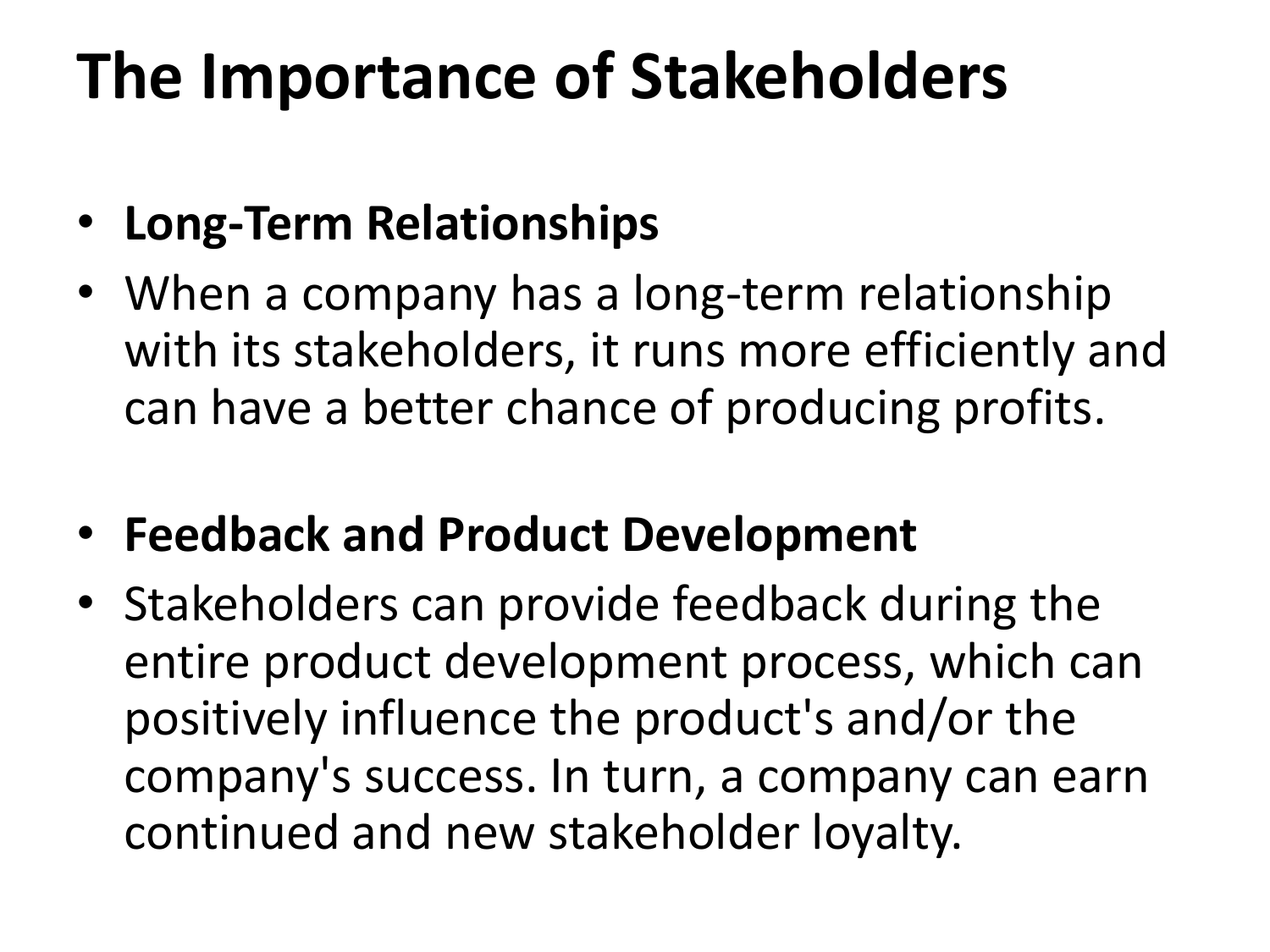### Continue…

#### • **A Sense of Community**

• A sense of community among stakeholders can positively shape the organizational development within a company and increase consumer sales.

#### • **Considerations**

• Acting upon stakeholder criticism can actually give a company a competitive edge, and help the company determine the stakeholders who hold the most value for it.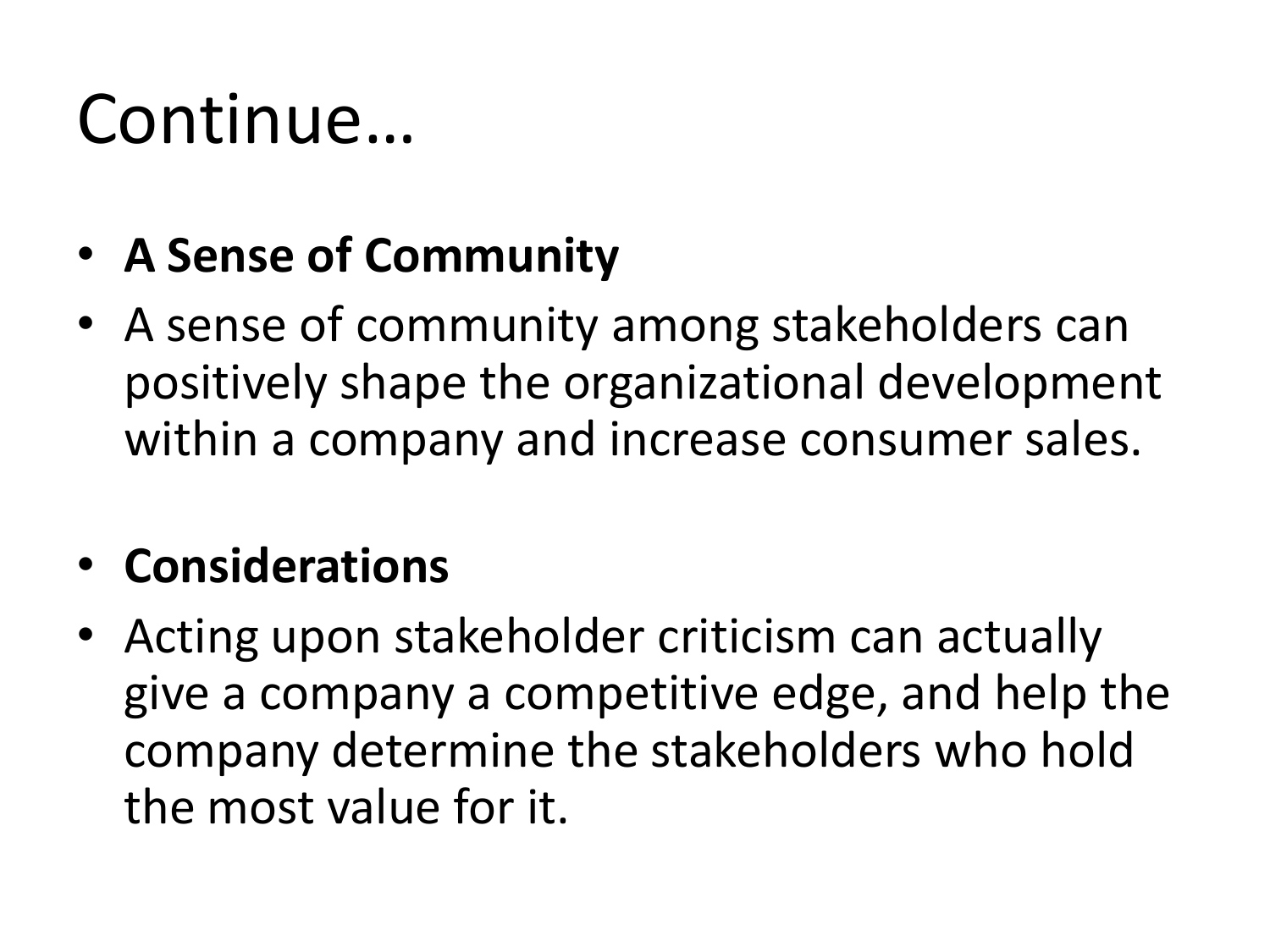## **STAKEHOLDERS IN BUSINESS**

• Stakeholders in a business are any entity that is effected by the operations of that business in some way. The most obvious stakeholders are employees, owners, and customers. Other stakeholders are indirect stakeholders such as competitors, the neighborhood the business is in, the government, and the environment.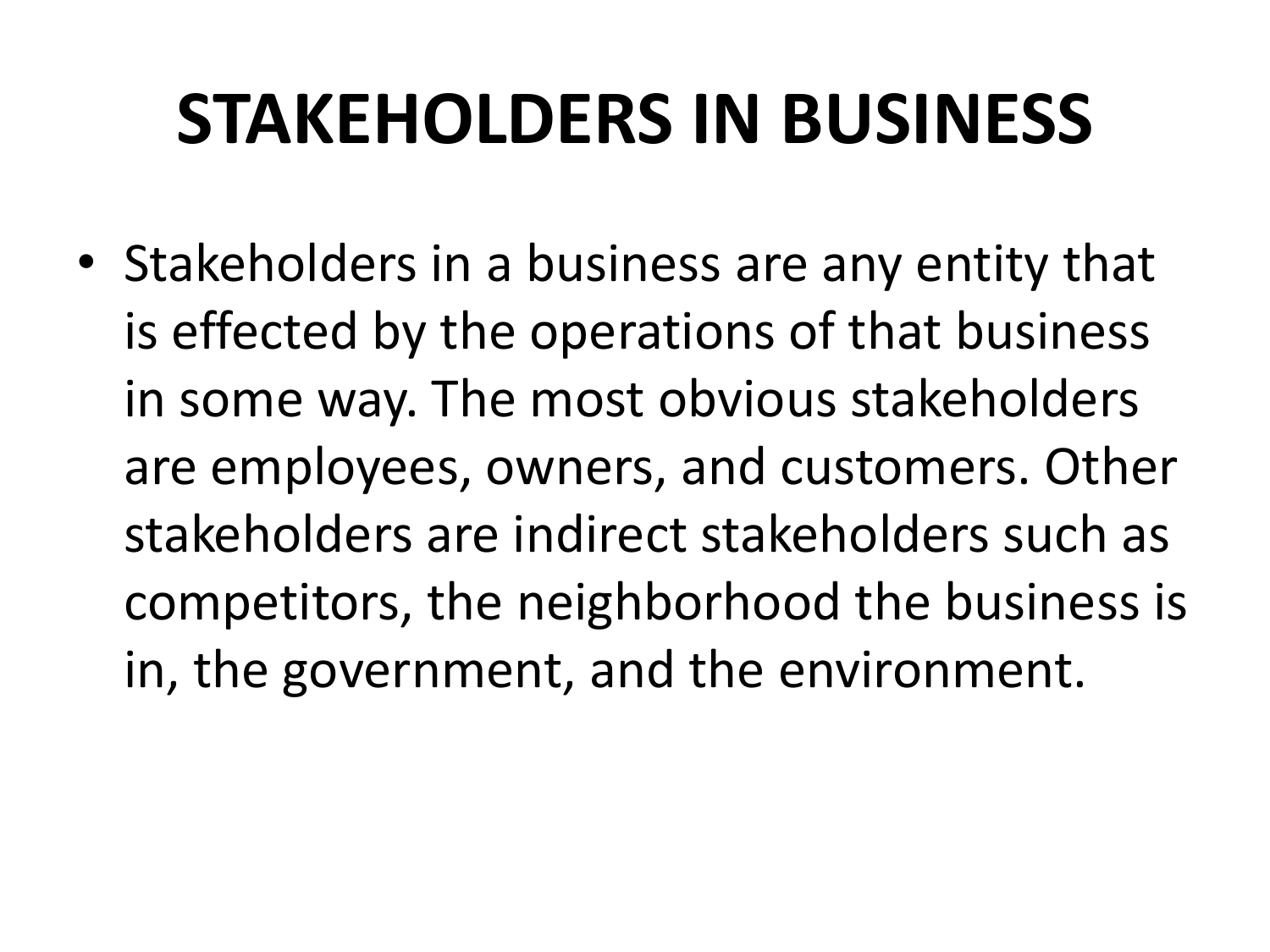### **Role of Stakeholders in Business**

- **Voting and Decision-making**
- Stakeholders may be responsible for voting on significant changes in the business. Voting can take place annually based on the corporate structure of the business or during any meeting.

#### • **Management**

• Stakeholders can hold significant management positions where they may report directly to the president, CEO or chief financial officer.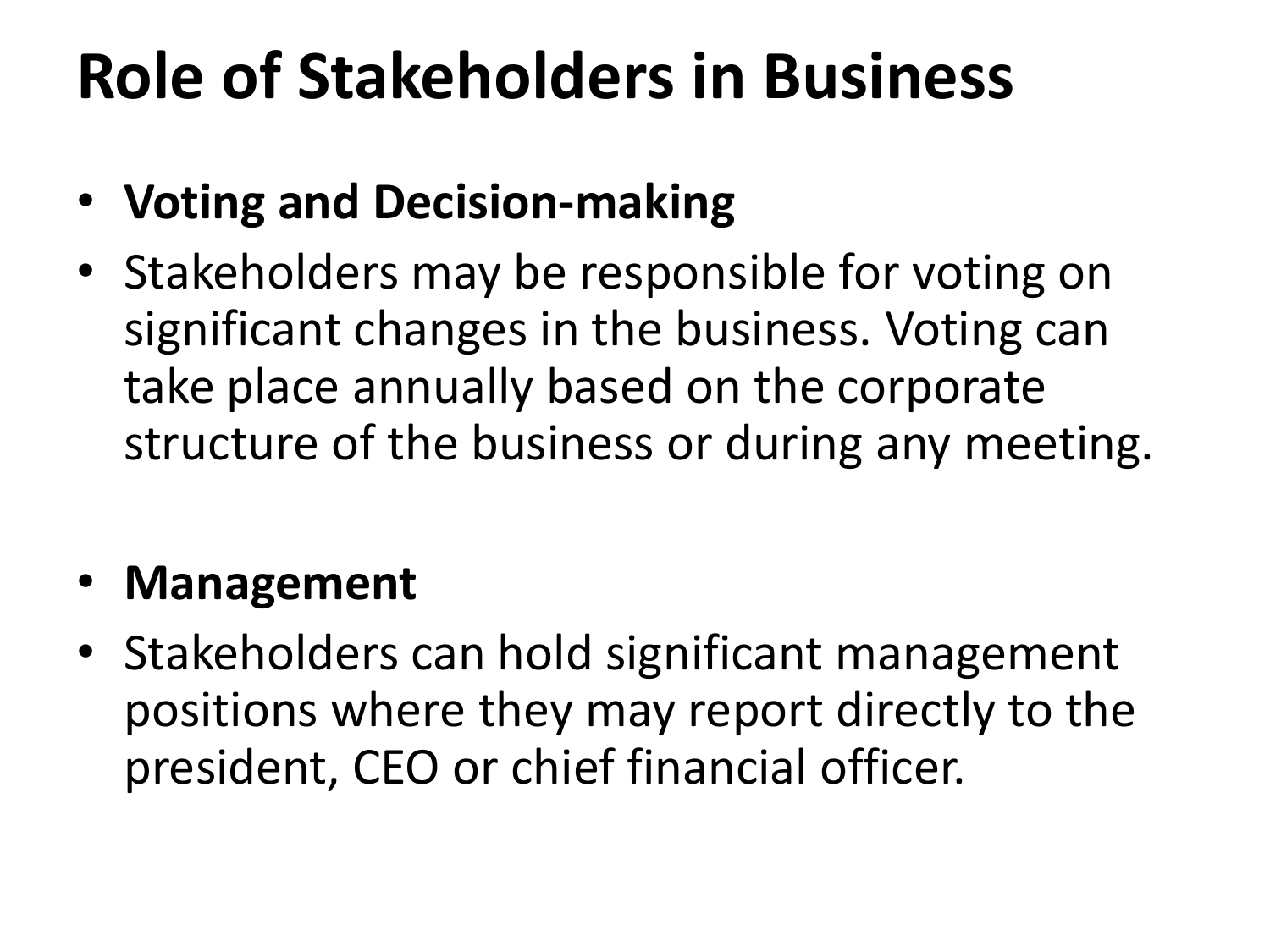## Continue…

- **Investing**
- Stakeholders are responsible for reviewing the financial data of the company to ensure that the business is performing well and that they are not losing their investment.
- **Social and Environmental Responsibilities**
- Stakeholders must continuously ensure that decisions they are making for the business are doing little to harm society and the environment. They may choose to use an alternate resource if they realize that current resources are becoming scarce.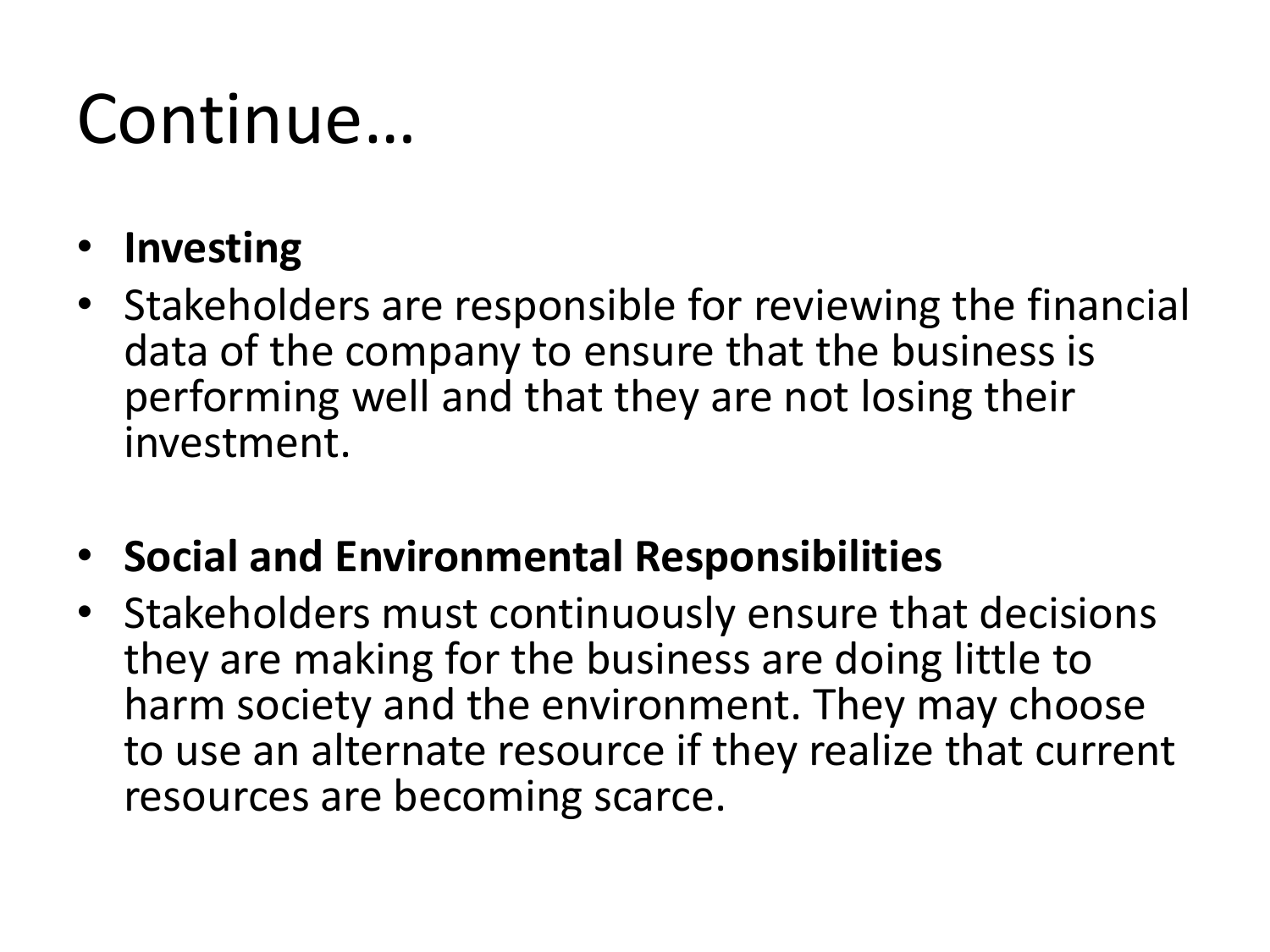## **Stakeholders can be classified as:**

| Internal                                                | Connected                                                                                                    | <b>External</b>                                                 |
|---------------------------------------------------------|--------------------------------------------------------------------------------------------------------------|-----------------------------------------------------------------|
| <b>Directors</b><br><b>Managers</b><br><b>Employees</b> | Shareholders<br><b>Customers</b><br><b>Suppliers</b><br><b>Advisers</b><br>Consultants<br><b>Competitors</b> | Government<br>Local<br>community<br>Pressure<br>groups<br>Media |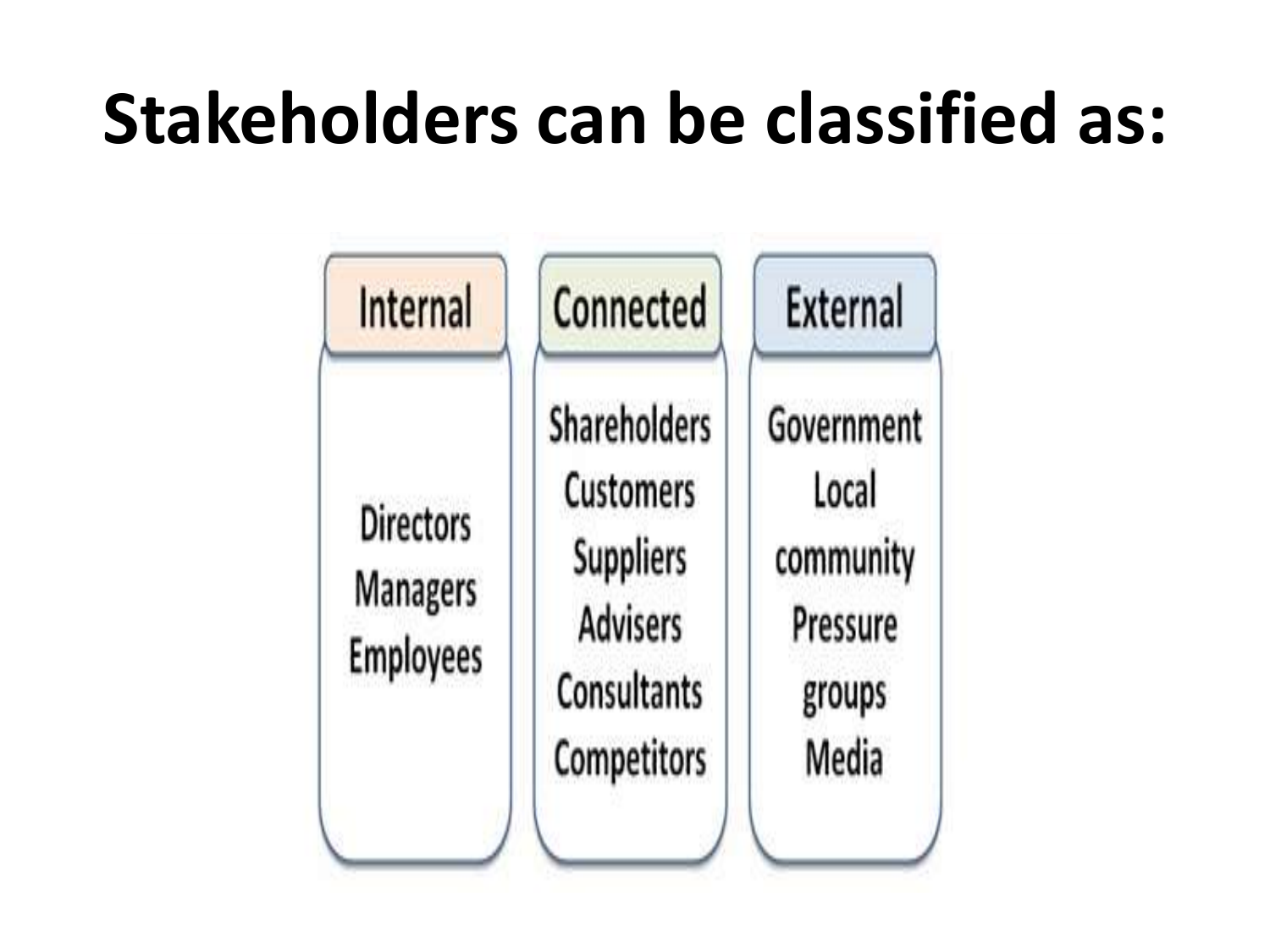## **A. INTERNAL STAKEHOLDERS** *(Directly Involve With Business)*

#### **1. DIRECTORS**

**Director** refers to a rank in management. A director is a person who leads, or supervises a certain area of a company, a program, or a project.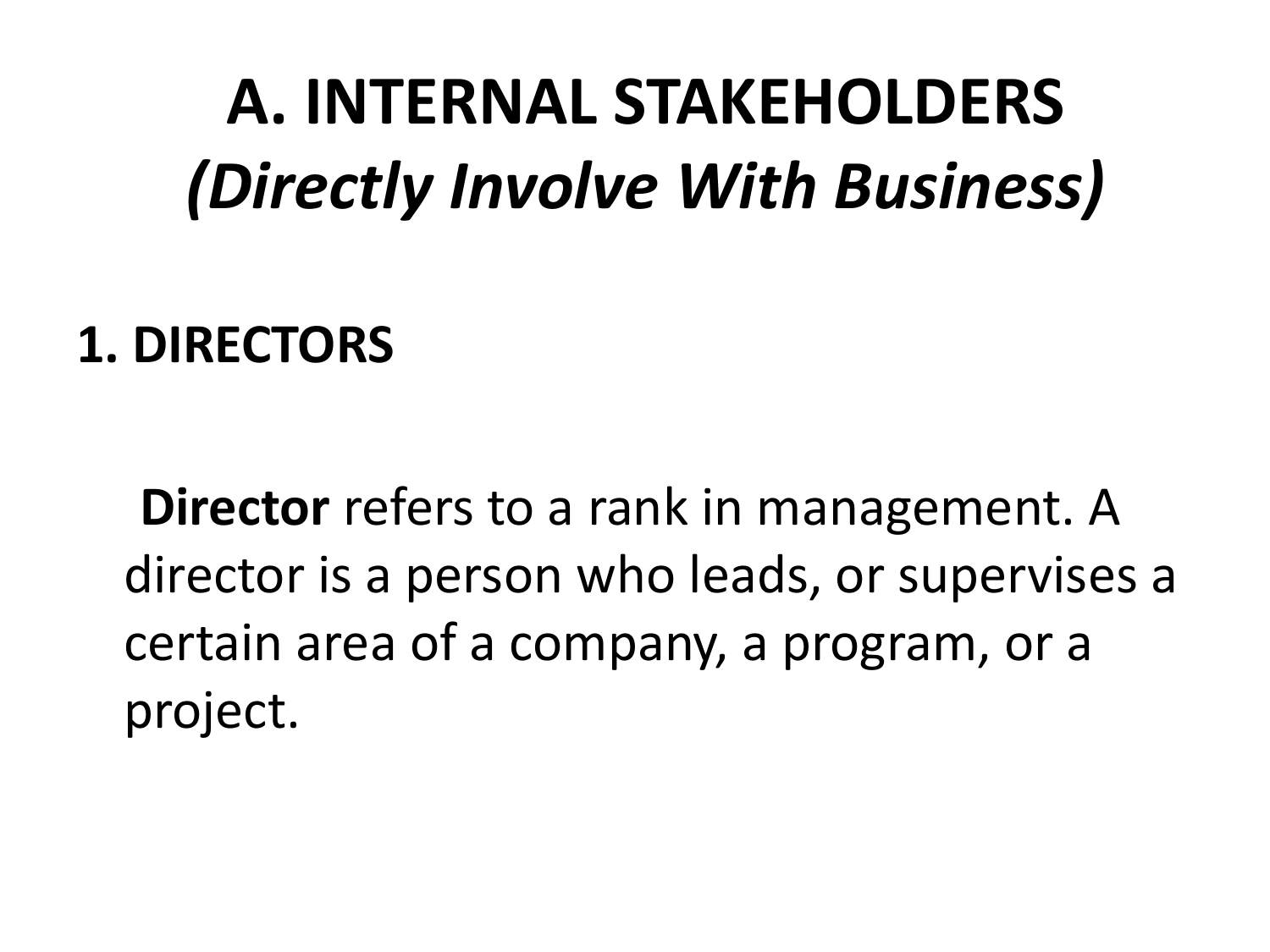## Directors look for:

- Salary
- Share Option
- Job Satisfaction
- Status
- Bonuses & Perks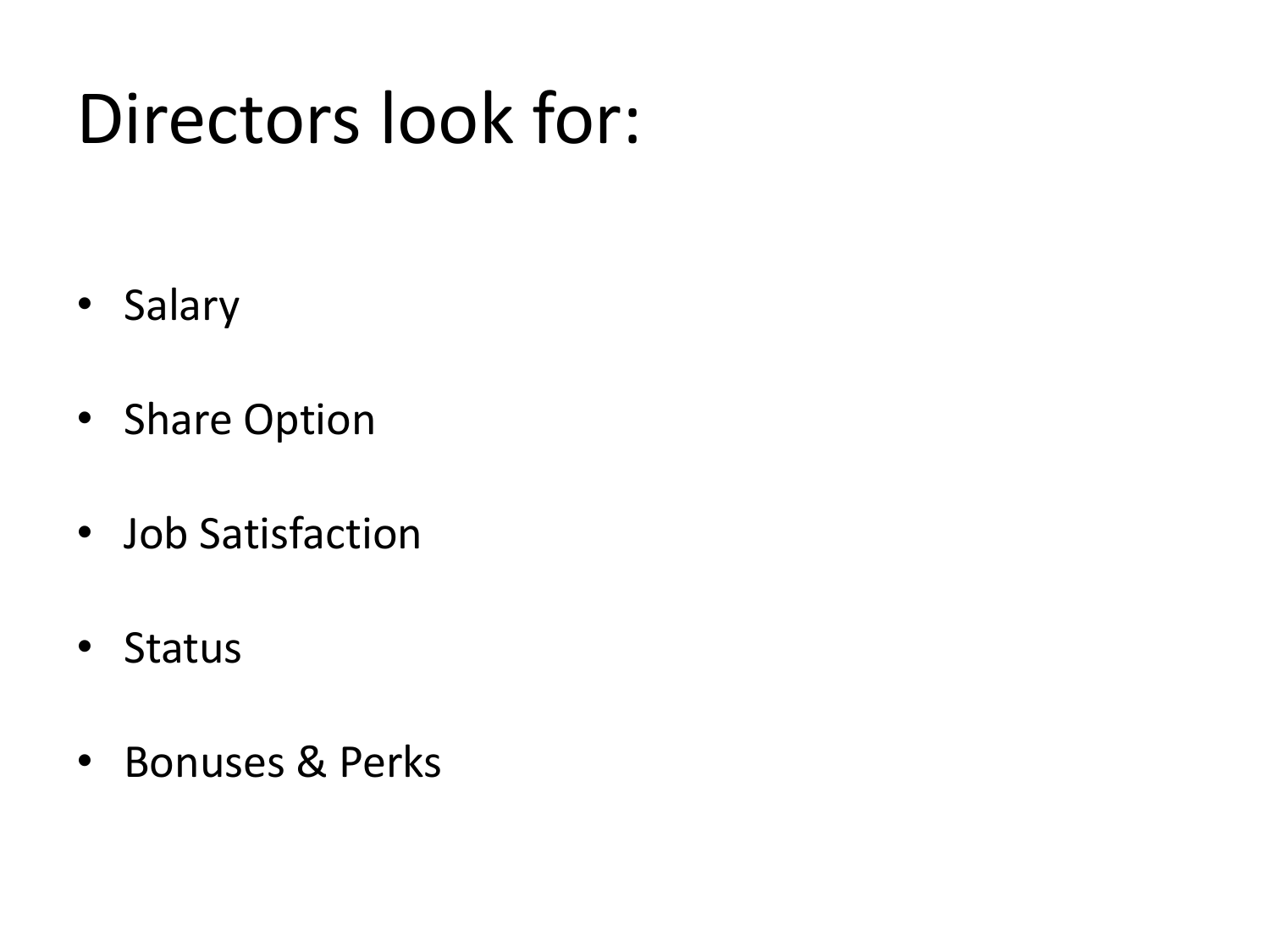### **INTERNAL STAKEHOLDERS**

#### **2. MANAGERS**

A **Manager** is a person who drives the work of others in order to run a business efficiently and make a large profit.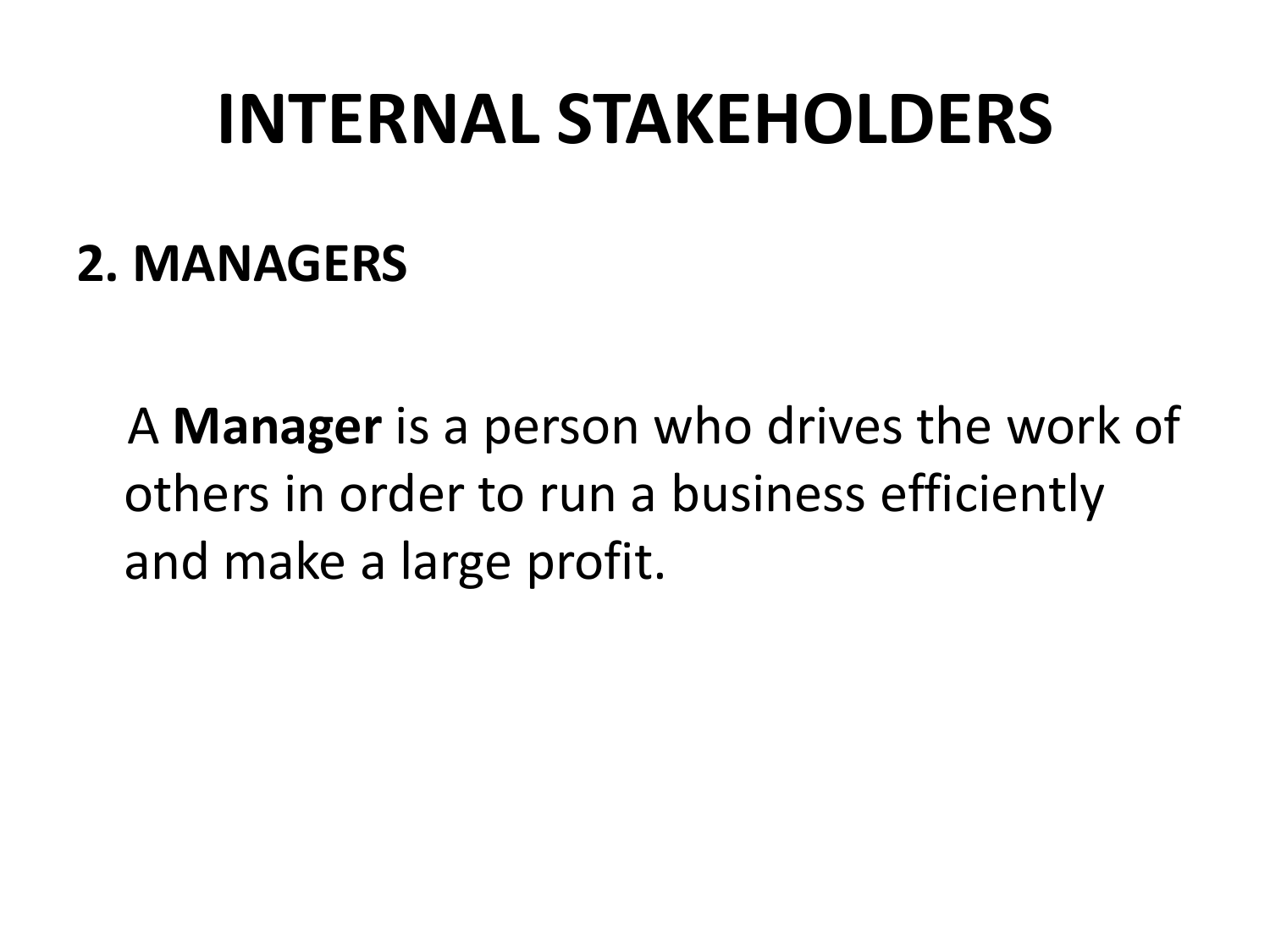### Managers look for:

- Bonuses
- Profit Maximization
- Pleasing Shareholders
- Growing the business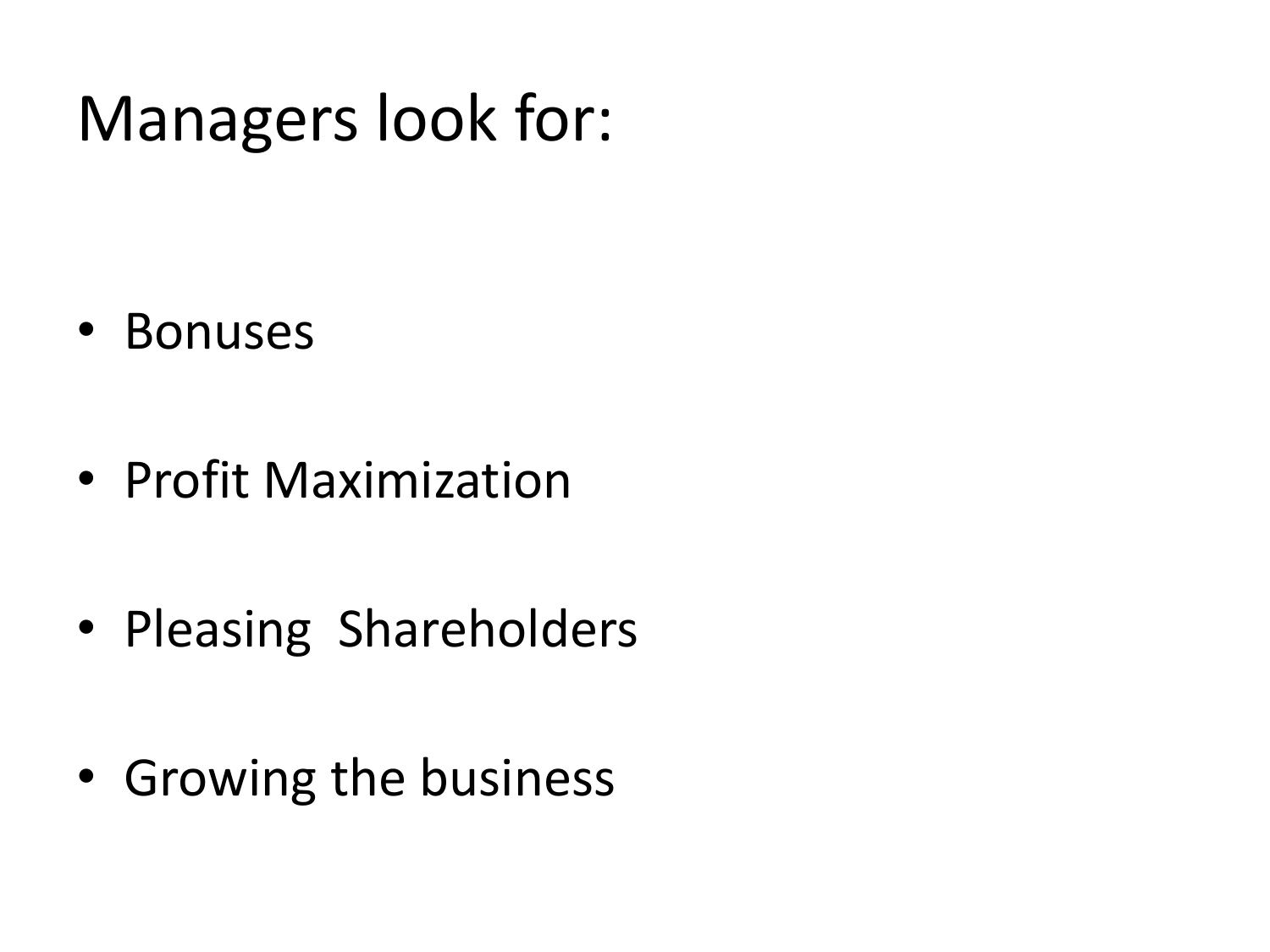### **INTERNAL STAKEHOLDERS**

#### **3. EMPLOYEES**

An **Employee** contributes labor and expertise to an endeavor of an employer and is usually hired to perform specific duties which are packaged into a job.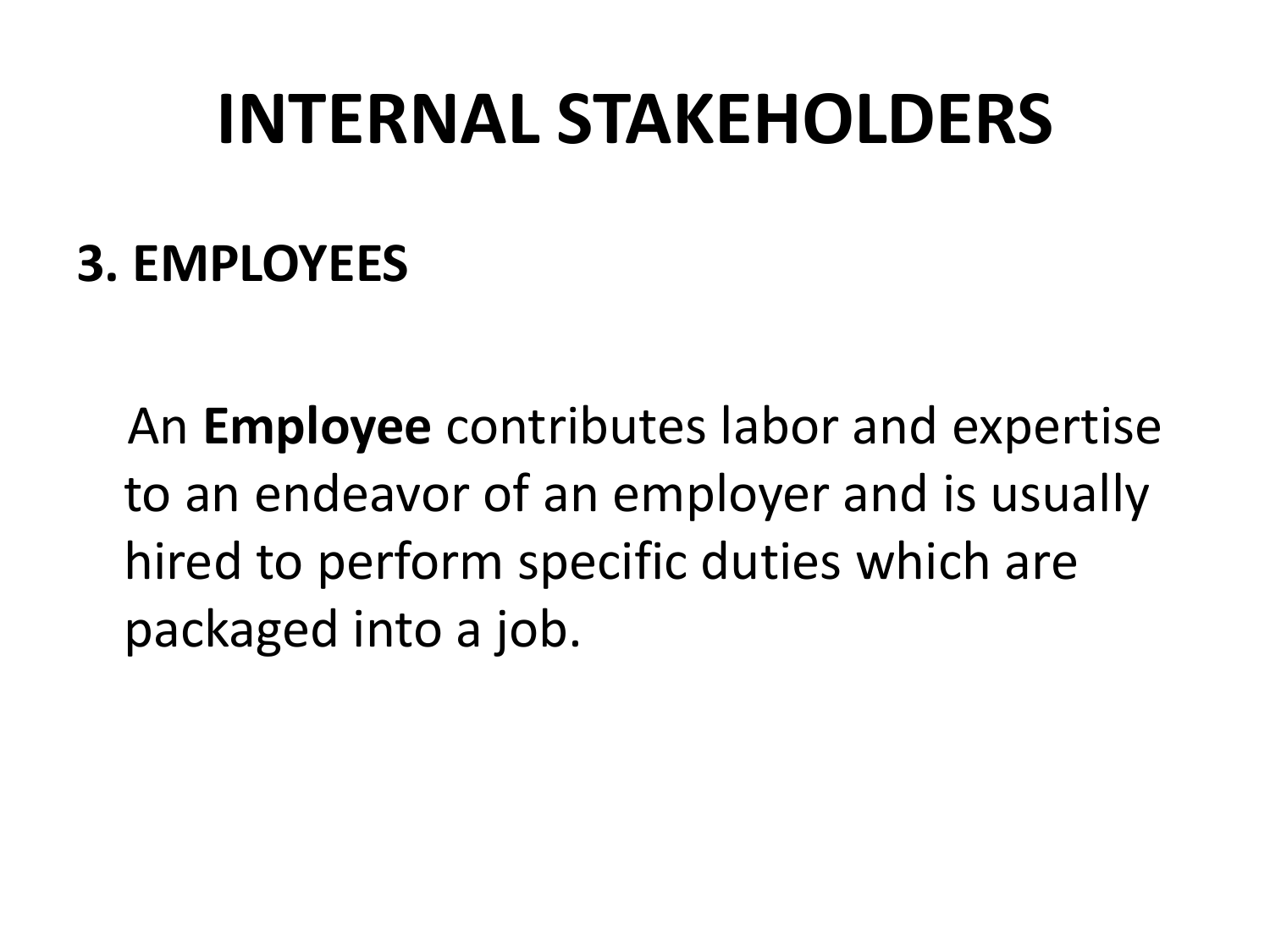## Employee look for:

- High pay
- Job security
- Good working conditions
- Fair treatment
- Fringe benefits
- Health and safety
- Promotion prospects
- Training opportunities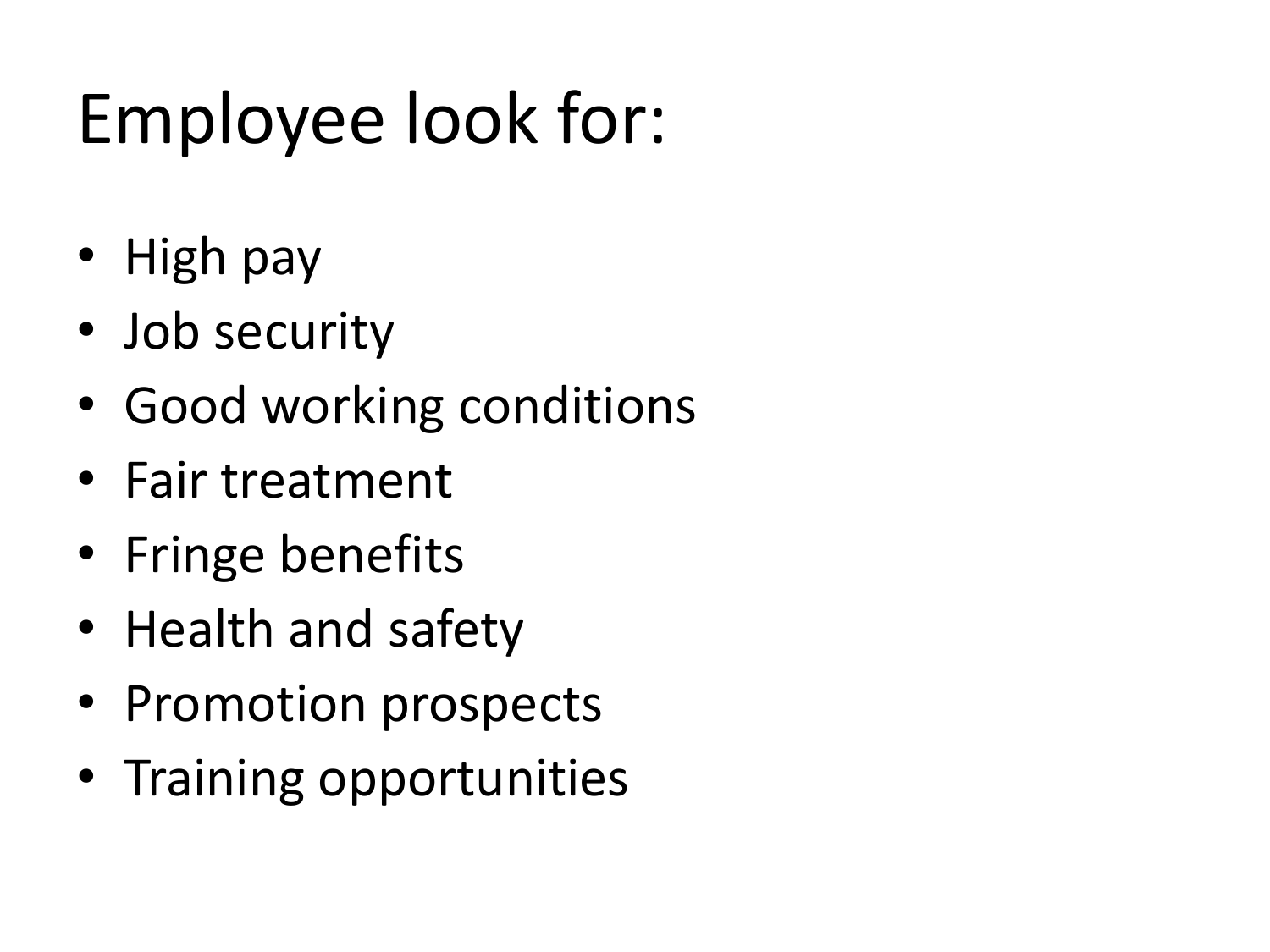## **B. CONNECTED STAKEHOLDERS (Related to business core marketing and economic functions )**

#### **1. SHAREHOLDERS**

A **shareholder** or **stockholder** is an individual or institution (including a corporation) that legally owns a share of stock in a public or private corporation.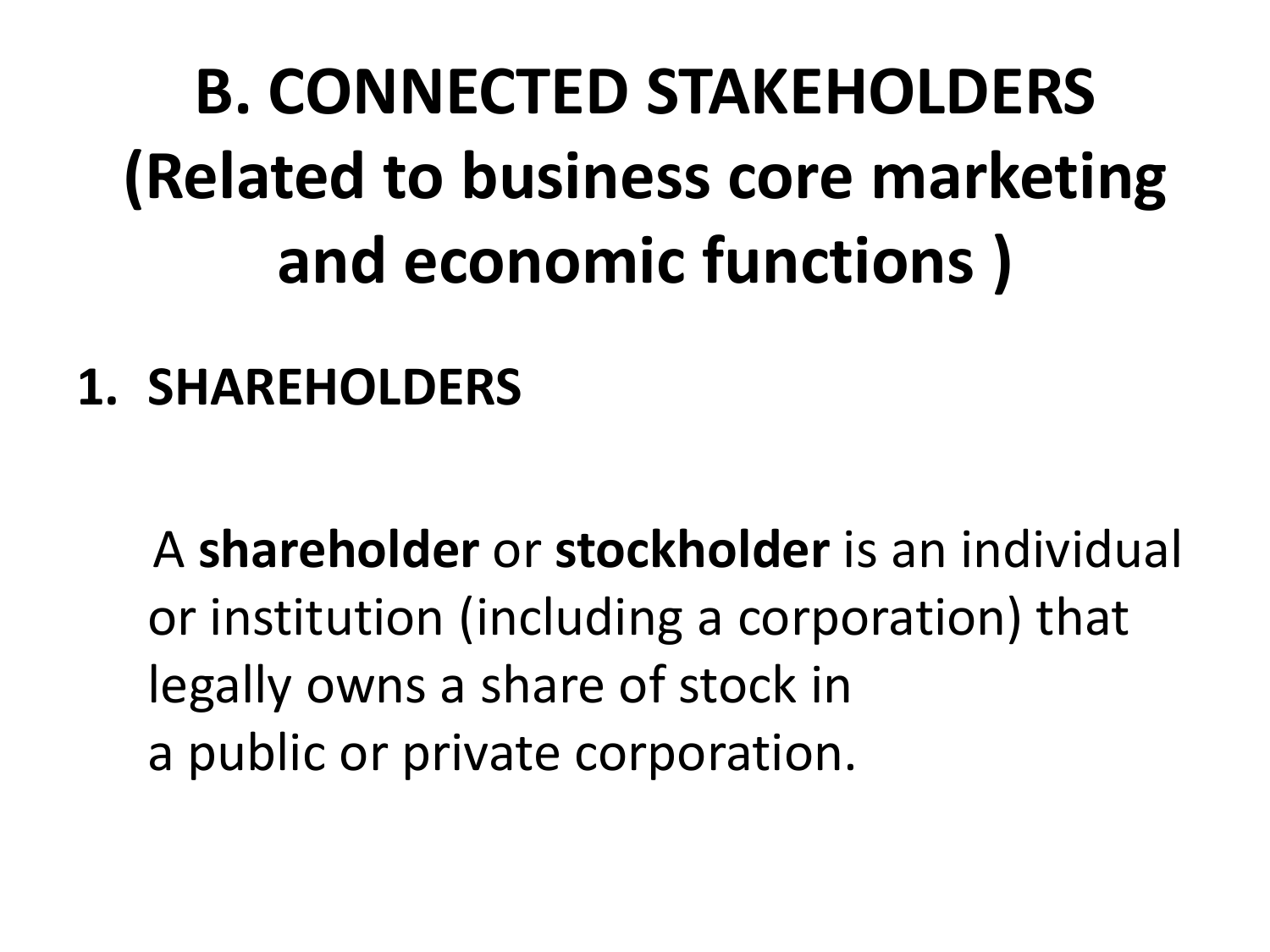## Shareholders look for:

- High profit
- High dividend
- Long term growth
- Prospect of capital gain
- A say in the business
- A positive corporate image
- Preferential treatment as customers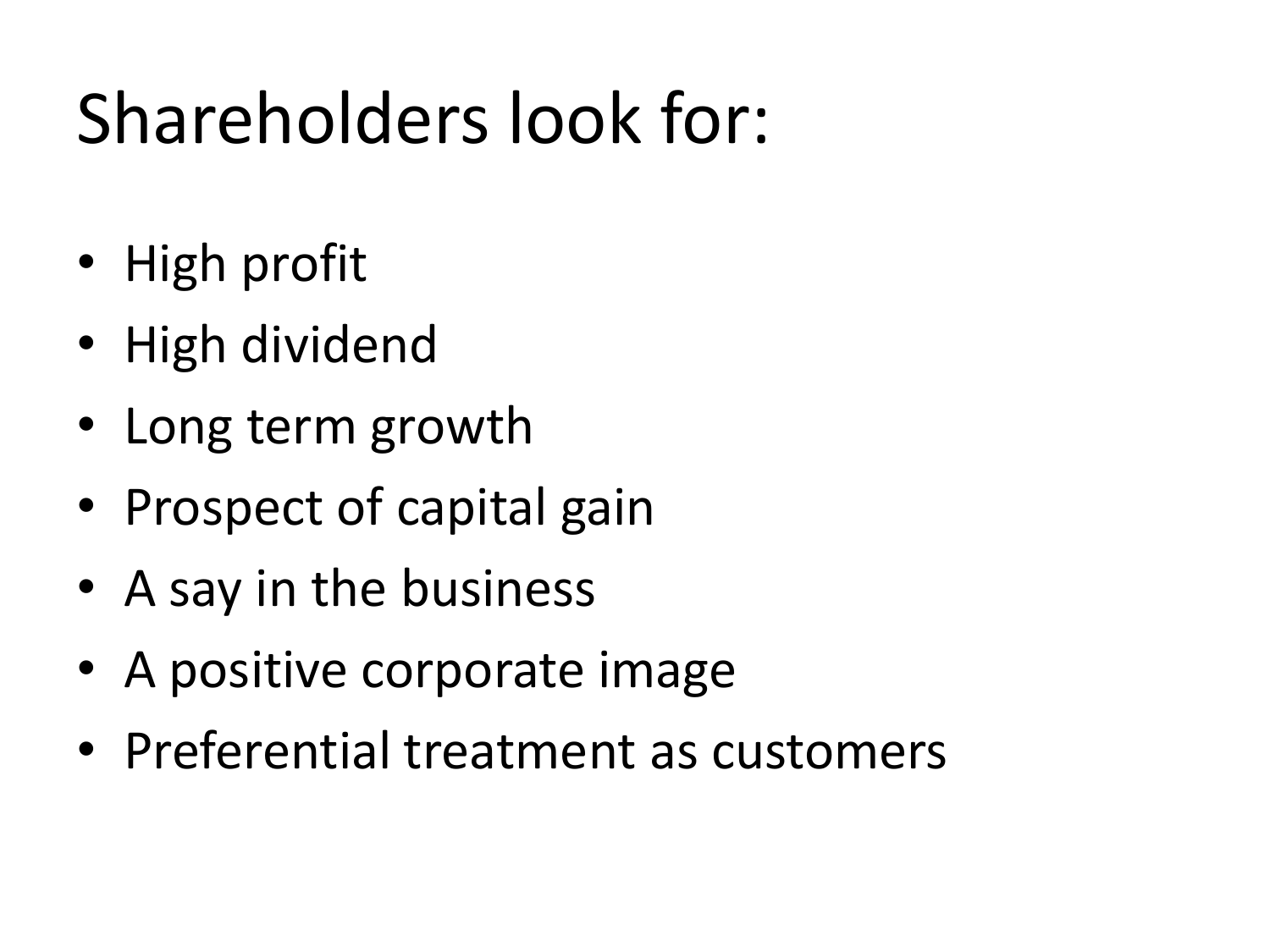### **CONNECTED STAKEHOLDERS**

### **2. CUSTOMER**

A **customer** (also known as a **client**, **buyer**, or **purchaser**) is the recipient of a good, service, product, or idea, obtained from a seller, vendor, or supplier for a monetary or other valuable consideration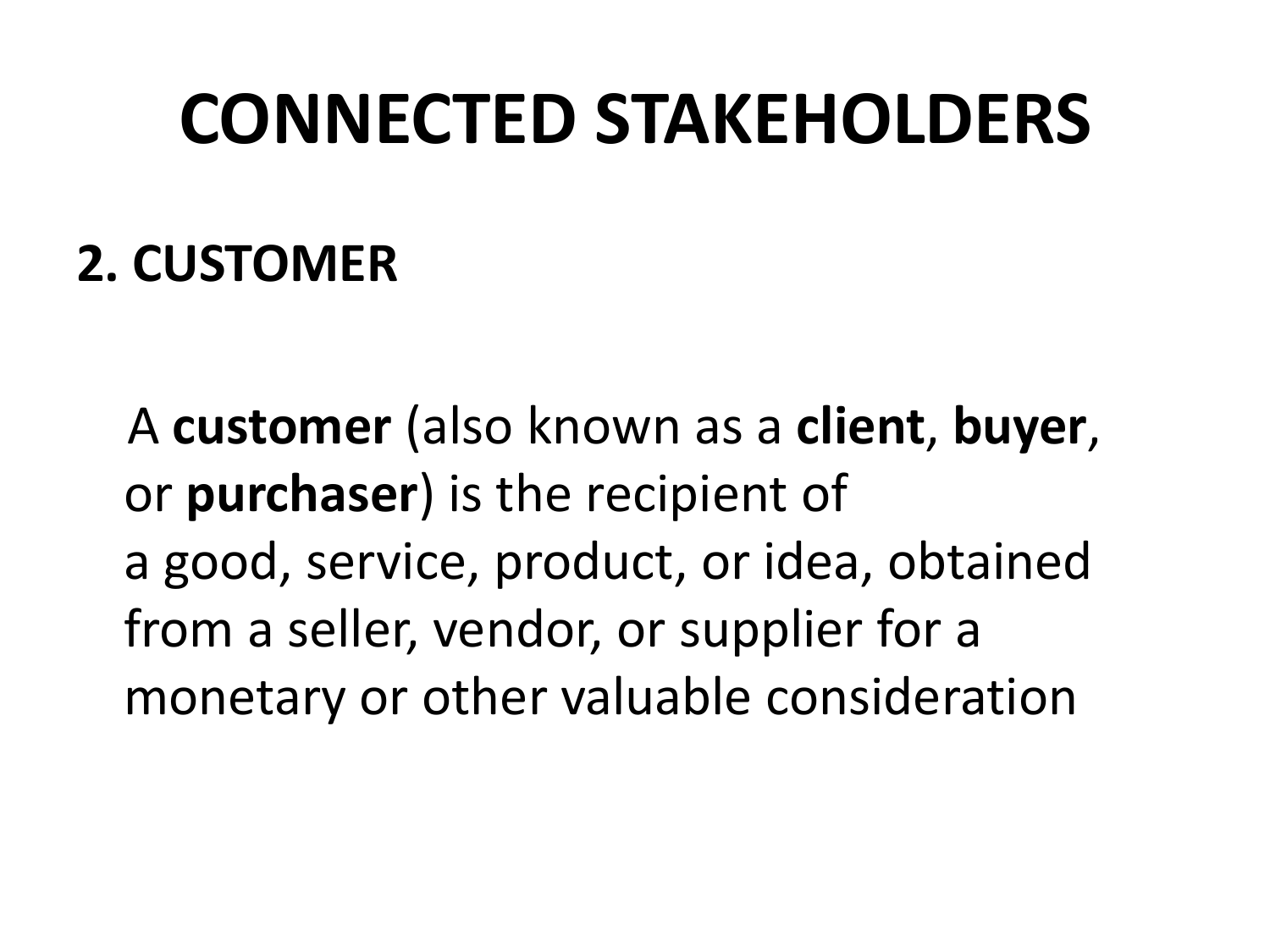## Customer look for:

- Low prices
- Value for money
- High quality products
- Good services
- Innovation
- Certain and regular supply
- Clear and accurate information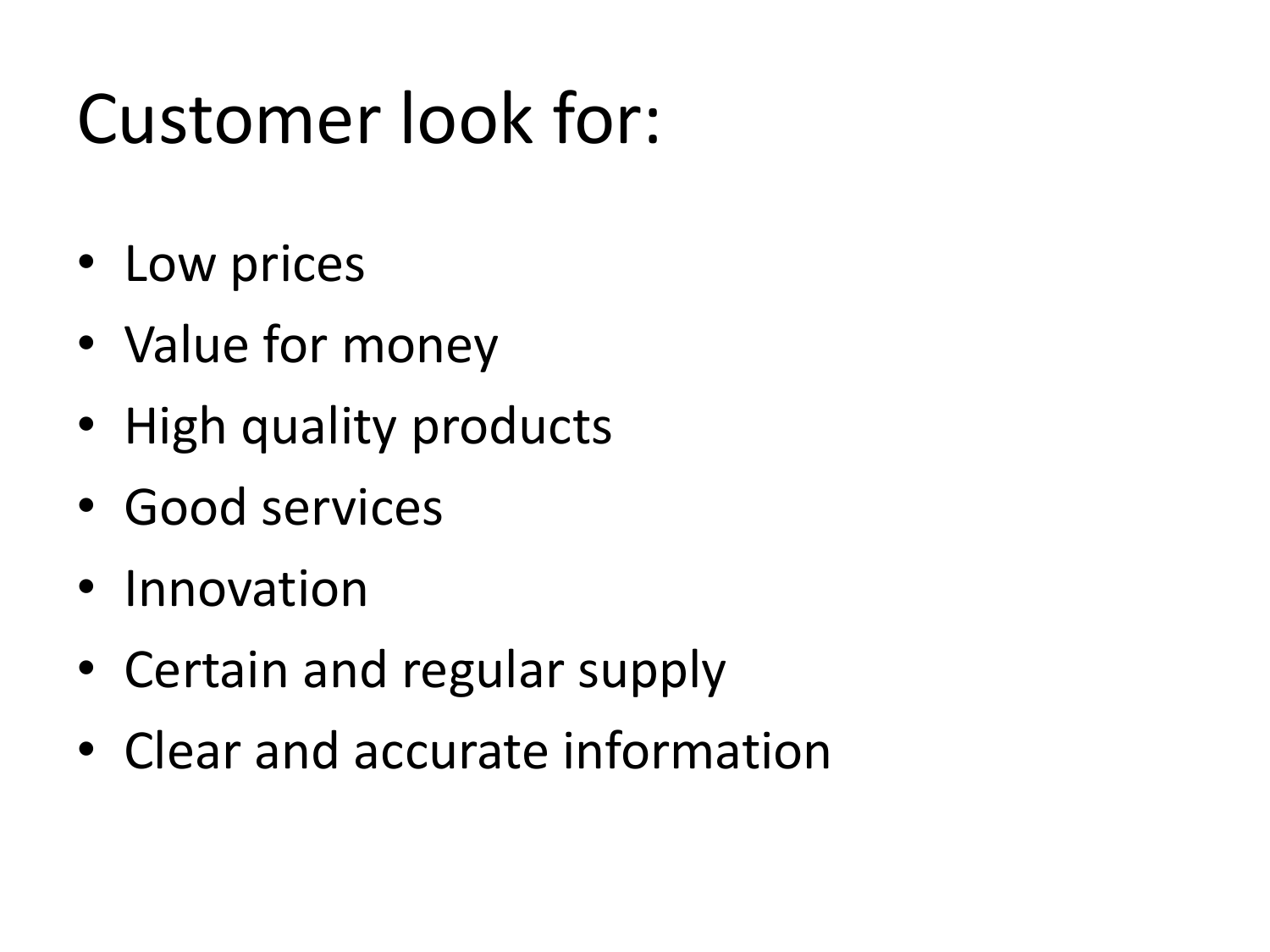### **CONNECTED STAKEHOLDER**

#### **3. SUPPLIERS**

A party that supplies goods or services. A supplier may be distinguished from a contractor or subcontractor, who commonly adds specialized input to deliverables. Also called vendor.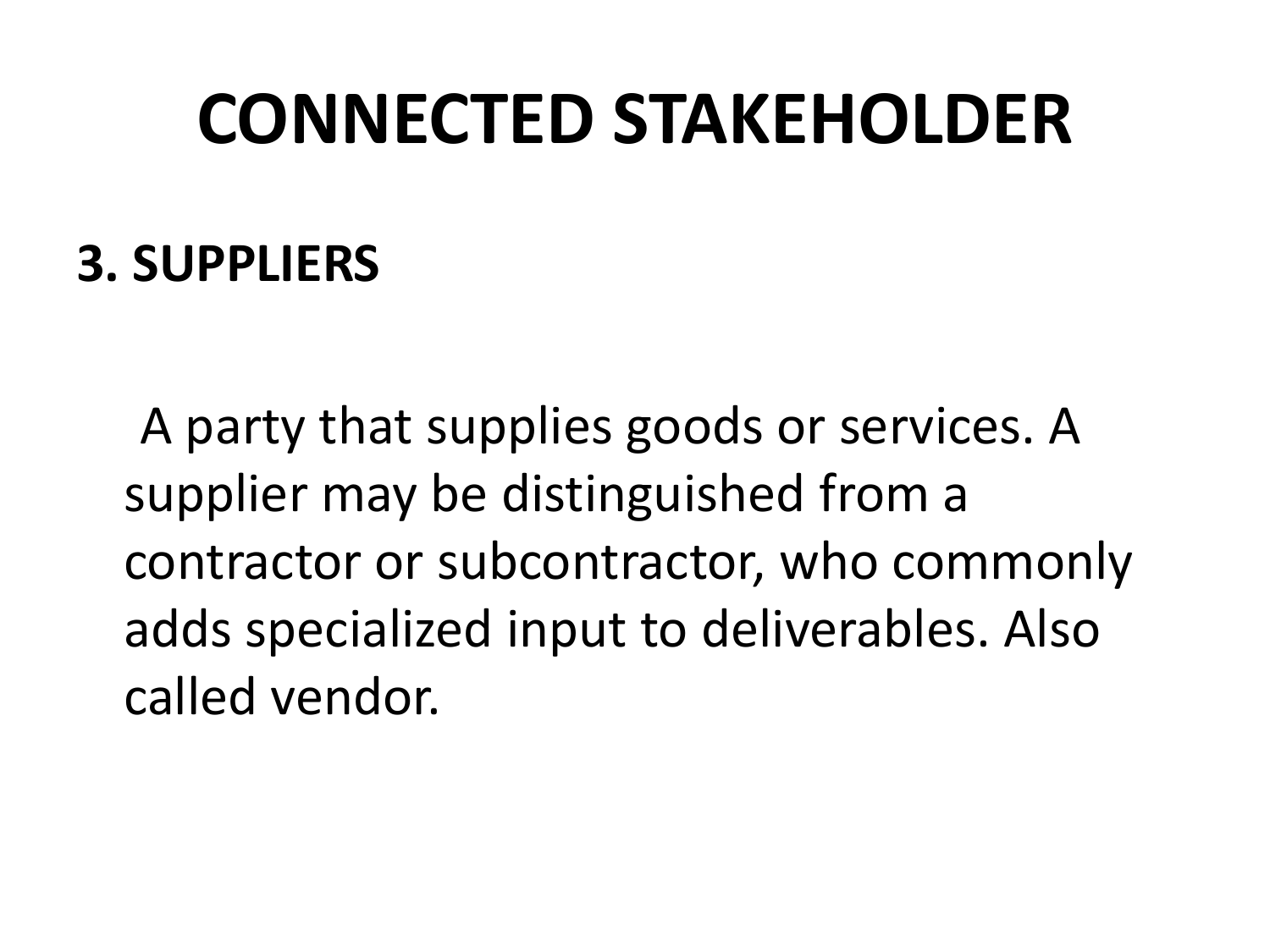## Supplier look for:

- A long term relationship with the firm
- Large size and value of contracts
- Frequent and regular orders
- Prompt payment
- Fair prices
- Growth of the firm leading to more orders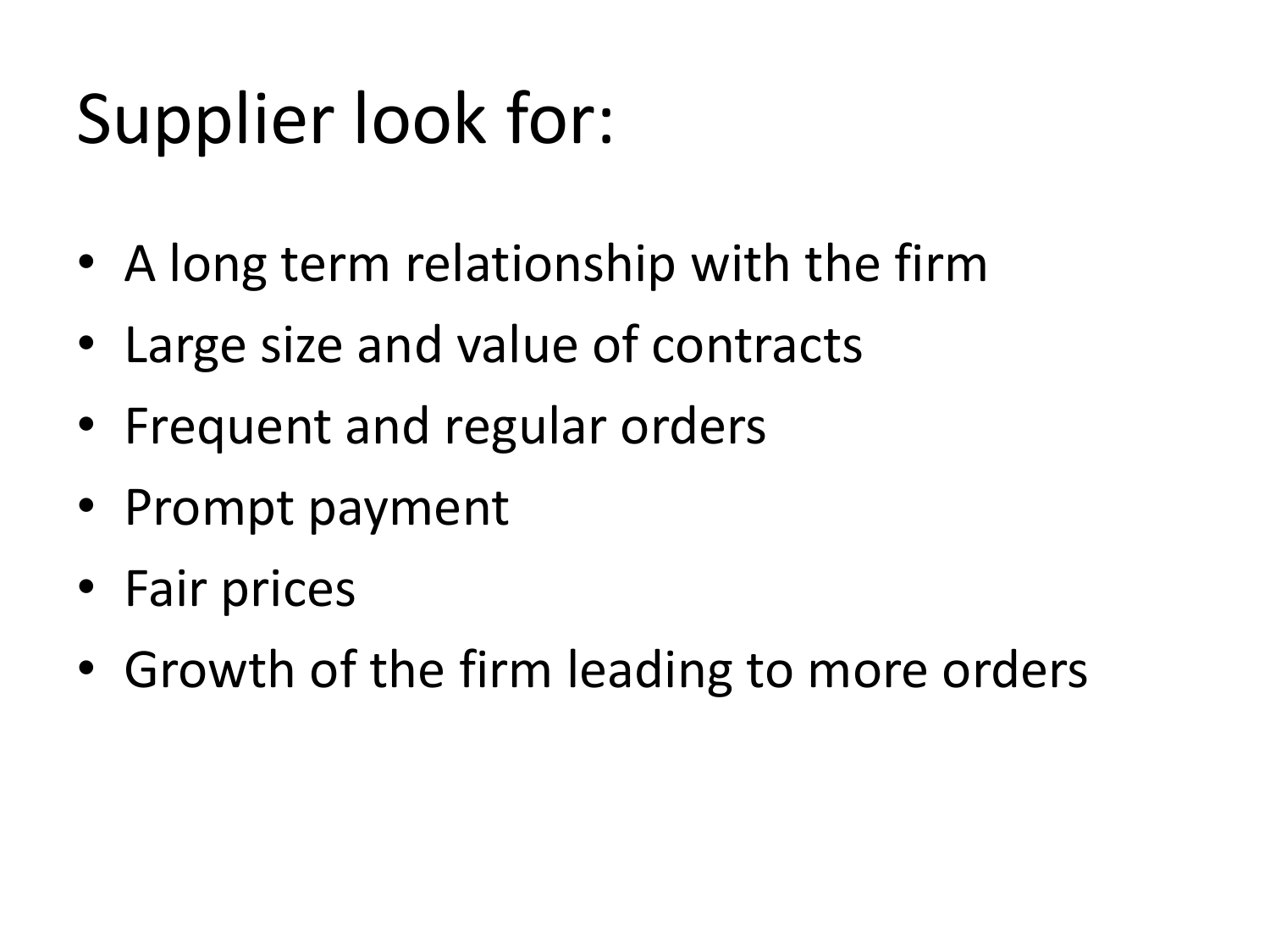### **CONNECTED STAKEHOLDERS**

#### **4. ADVISERS**

An **Advisers** is normally a person with more and deeper knowledge in a specific area i.e. a specialist.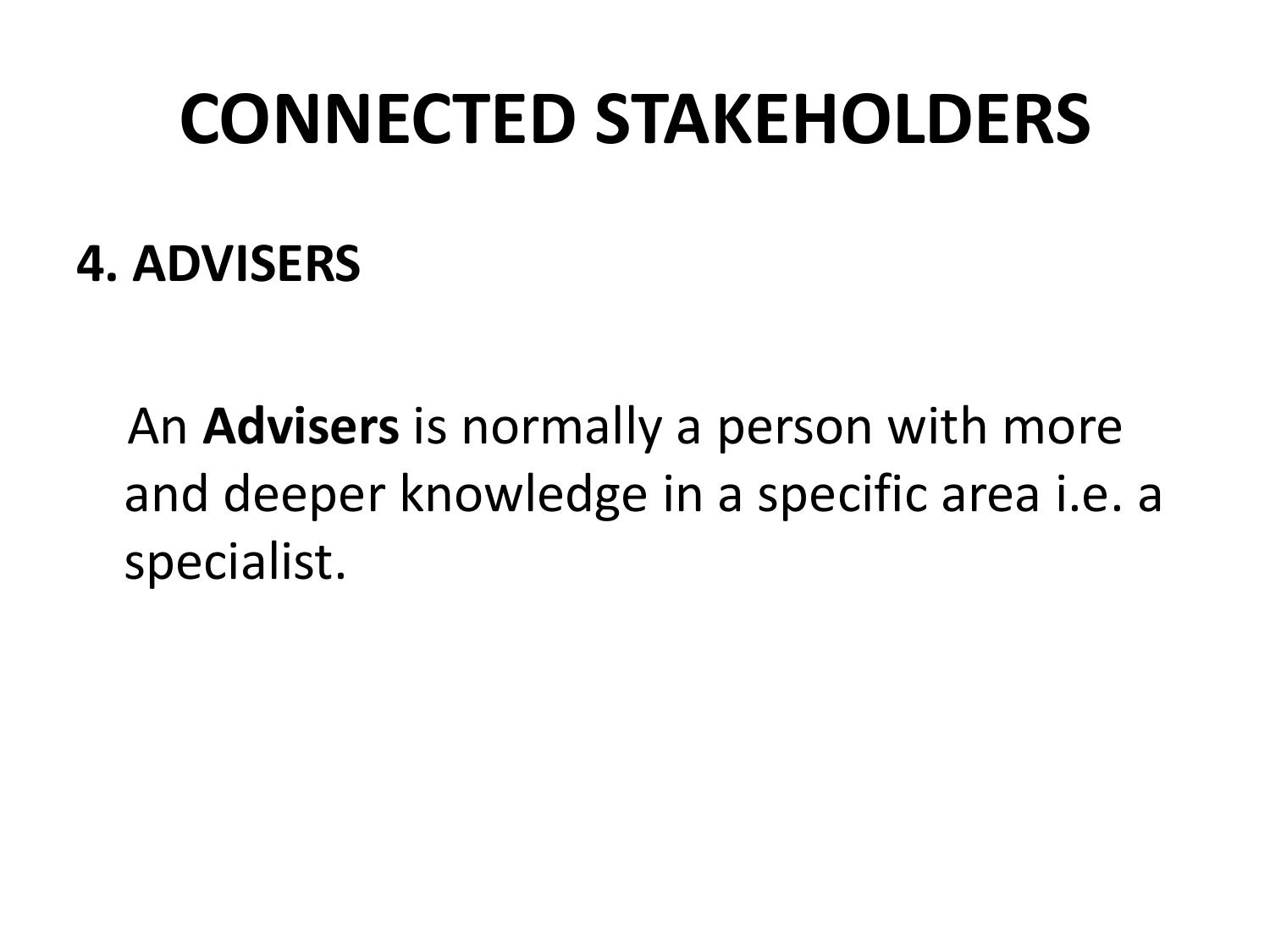## Advisers look for:

• Profit maximization

• Returns on money invested

• Repayment of loans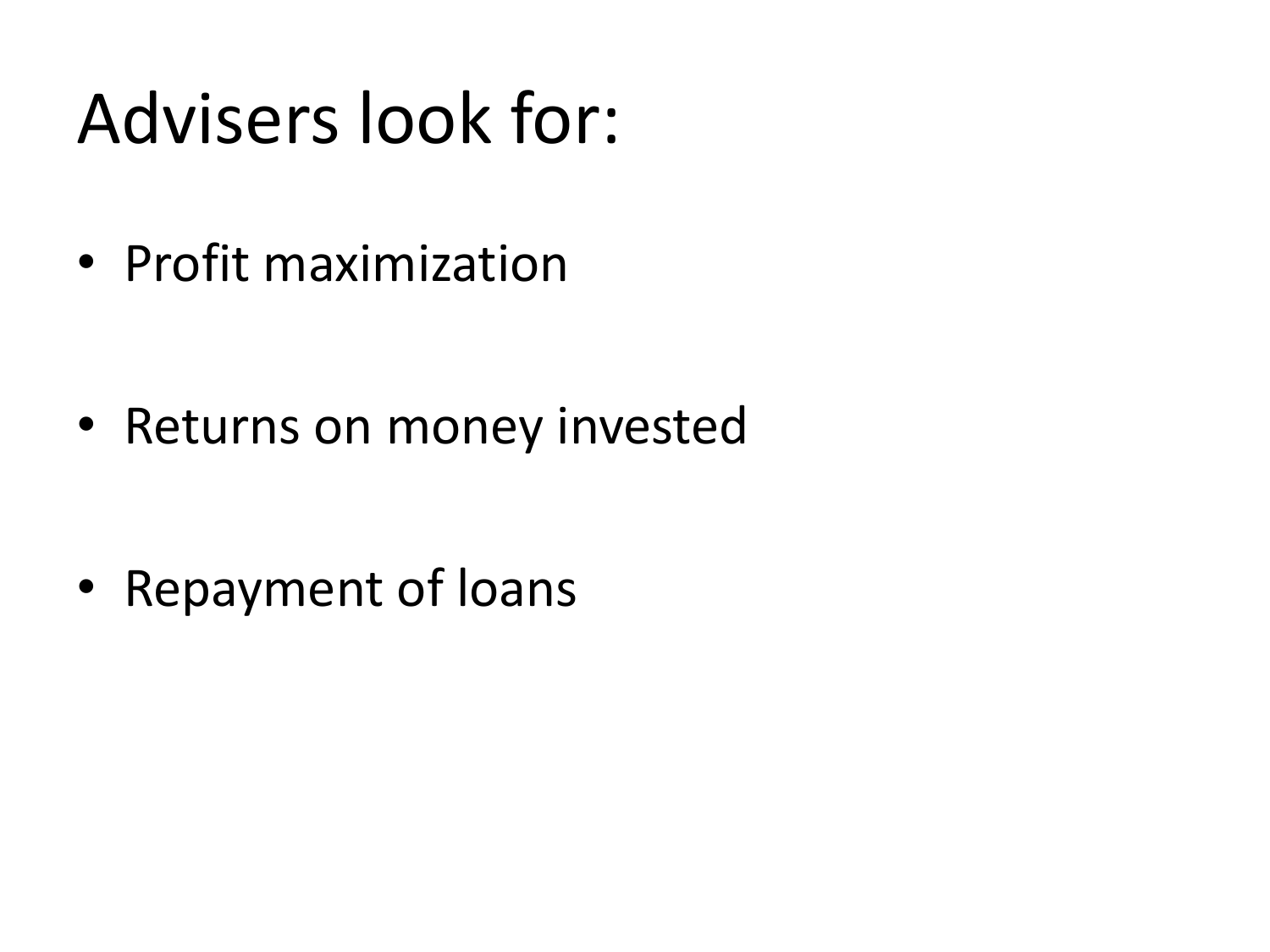### **CONNECTED STAKEHOLDERS**

#### **5. CONSULTANTS**

A **Consultant** is usually an expert or a professional in a specific field and has a wide knowledge of the subject matter.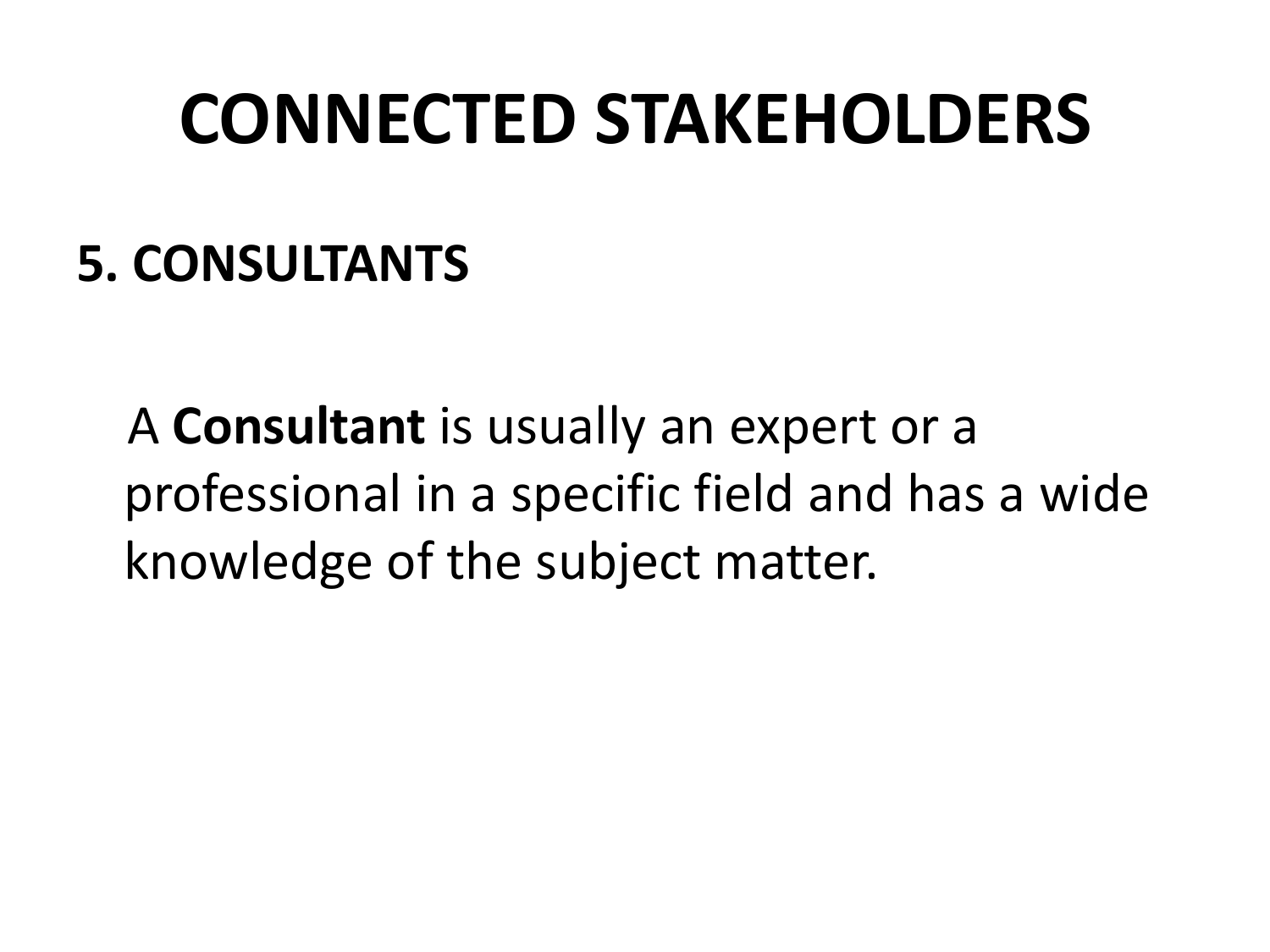## Consultants look for:

- Wide knowledge of the subject matter
- Medical sphere ( for a grade doctors )
- Improvements in organization strategy
- People management
- Improvement of operational processes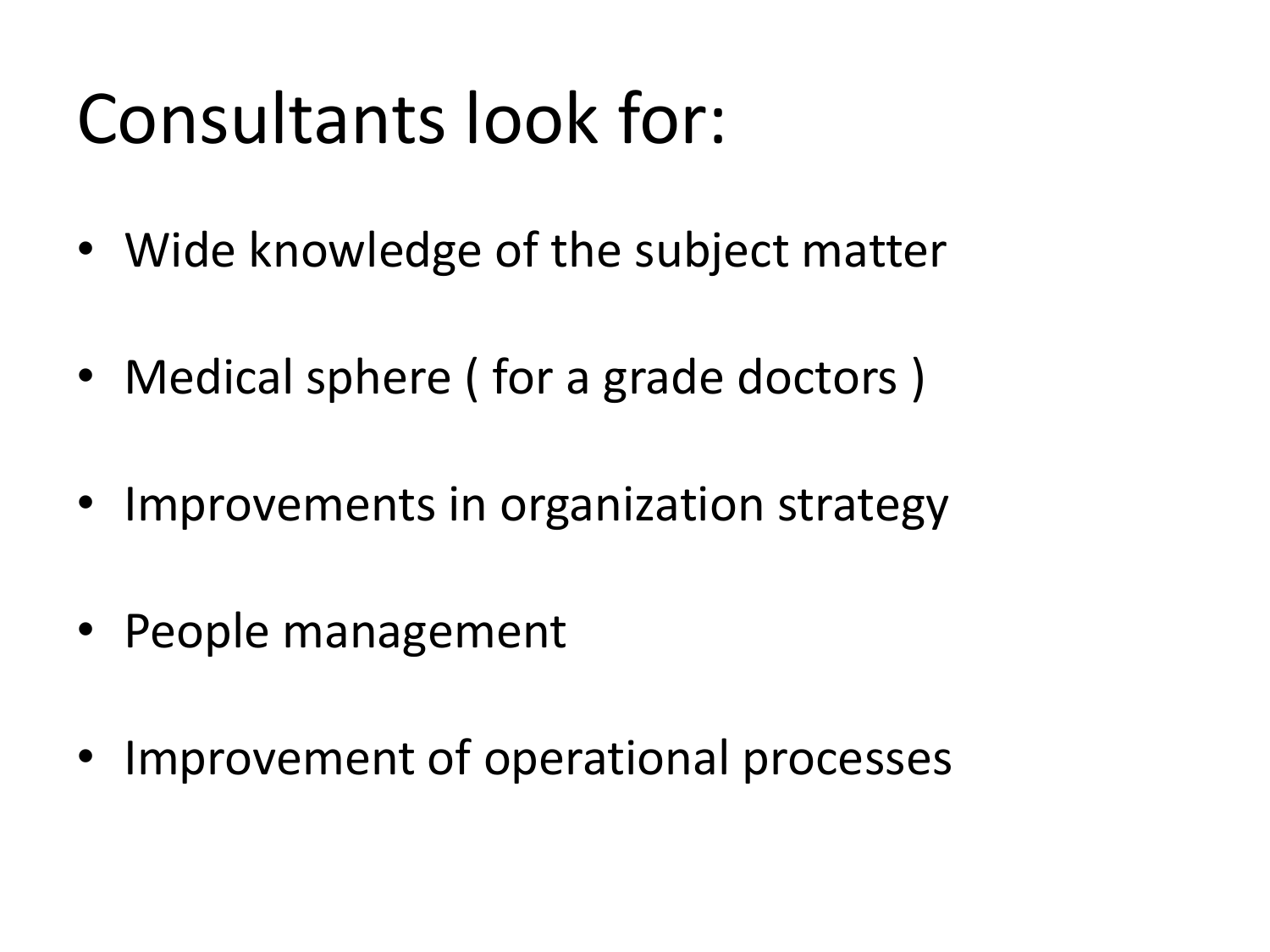### **CONNECTED STAKEHOLDERS**

#### **6. COMPETITIOR**

Any person or entity which is a rival against another. In business, a company in the same industry or a similar industry which offers a similar product or service.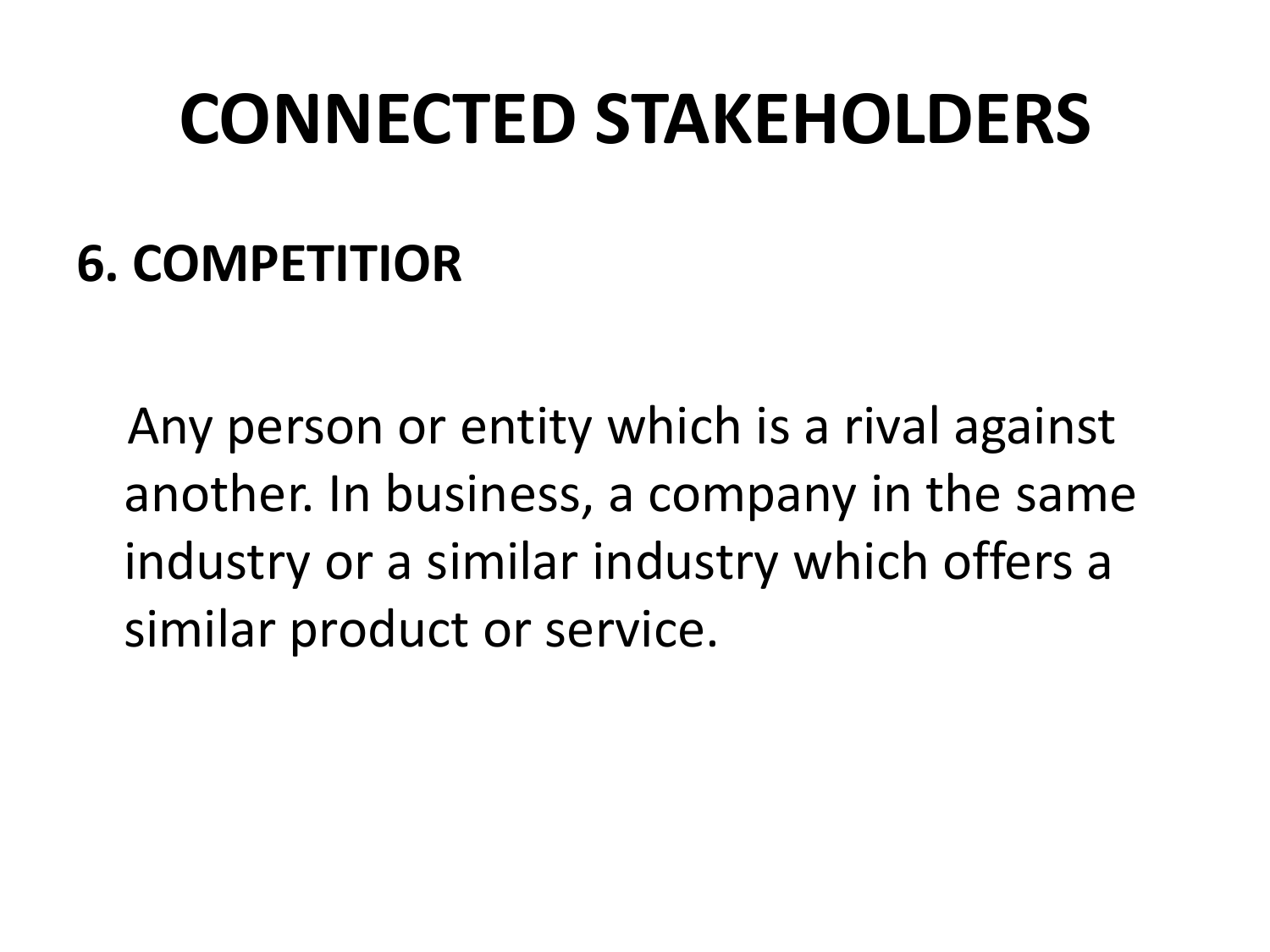## Competitor look for:

- To compete by all lawful means
- To differentiate its product from those of other businesses
- Keeping up with innovation
- Avoiding anti-competitive practices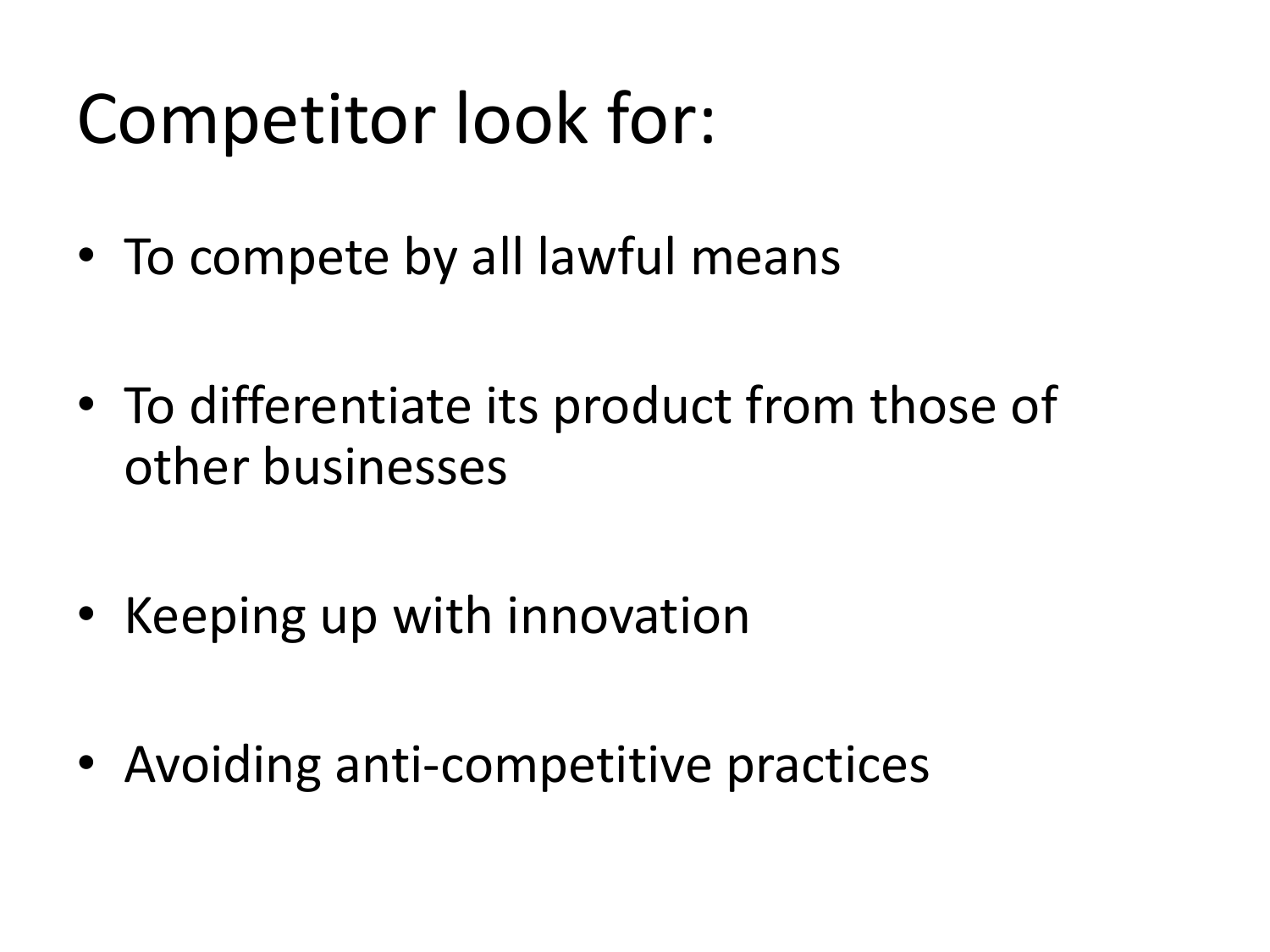## **C. EXTERNAL STAKEHOLDERS ( Not Directly Involve With Business But Have An Interest )**

#### **1. GOVERNMENT**

A **Government** is the system by which a state or community is governed. Government normally consists of legislators, administrators, and arbitrators.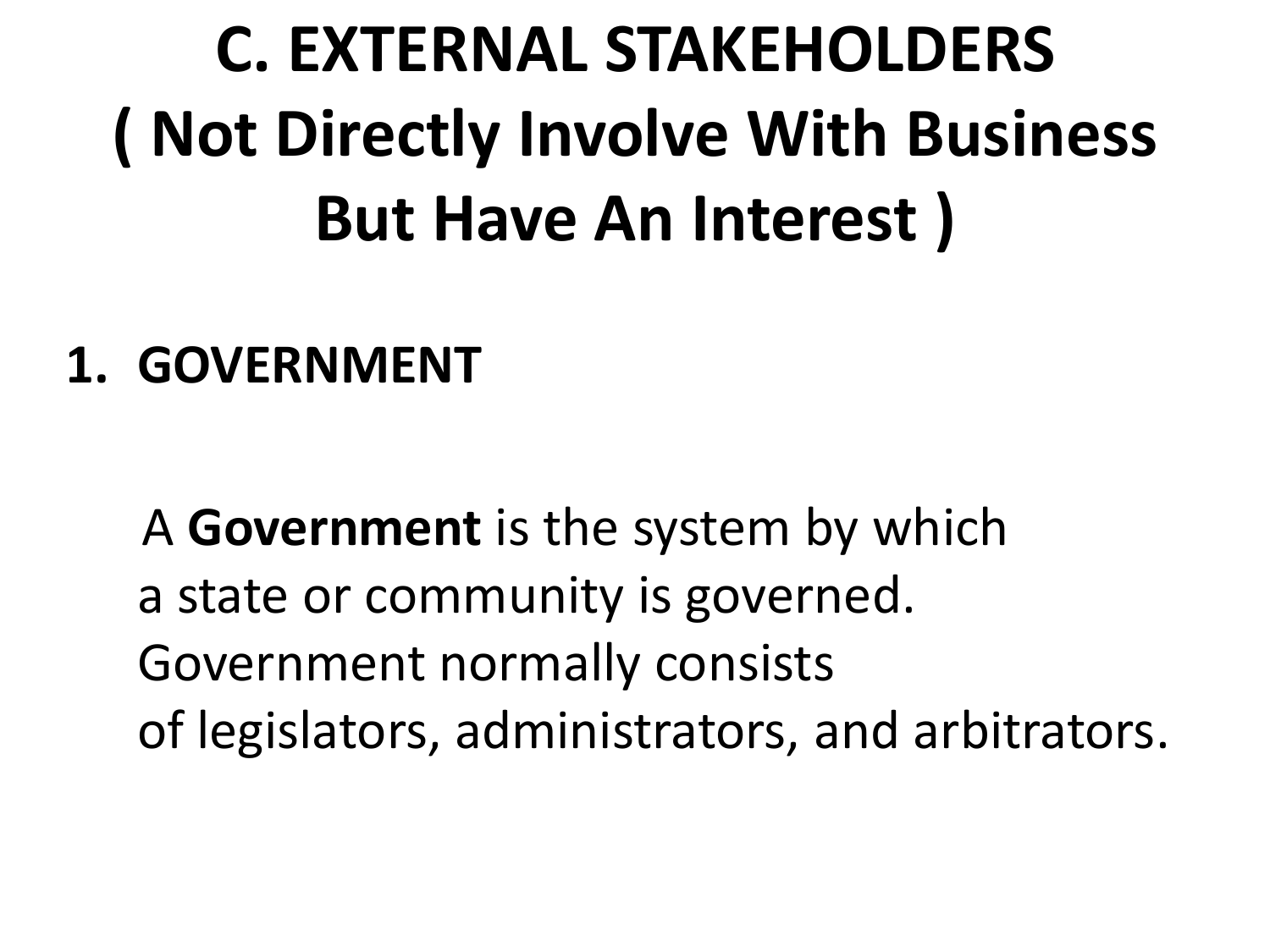## Government look for:

- Compliance with laws and regulation
- Efficient use of resources
- Employment
- Contribution to National Economy
- Payment of taxes
- To control the business operation
- To assist business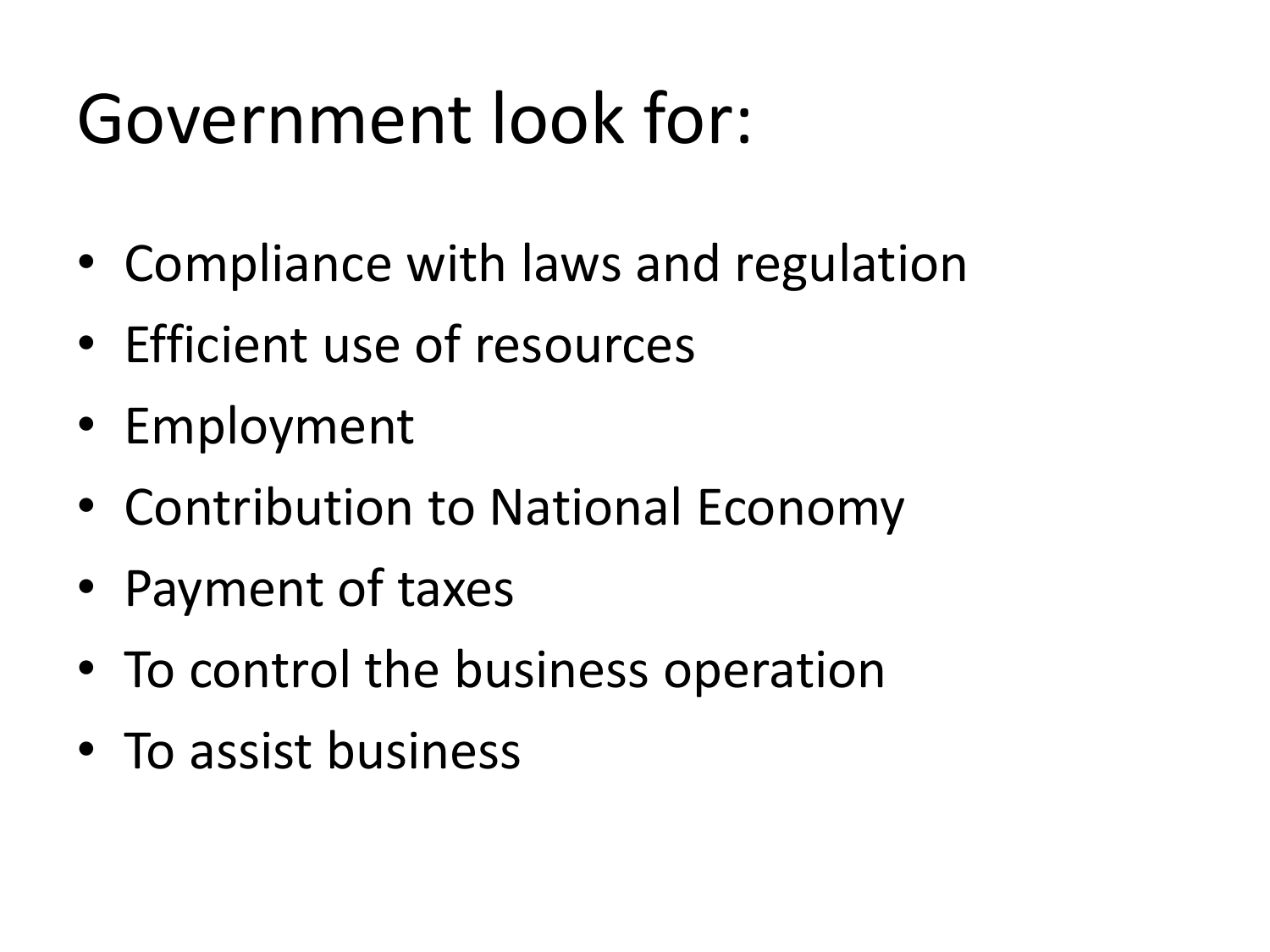### **EXTERNAL STAKEHOLDER**

### **2. LOCAL COMMUNITY**

A **Local Community** is a group of interacting people sharing an environment. In human communities, intent, belief, resources, preferences, needs, risks, and a number of other conditions may be present and common, affecting the identity of the participants and their degree of cohesiveness.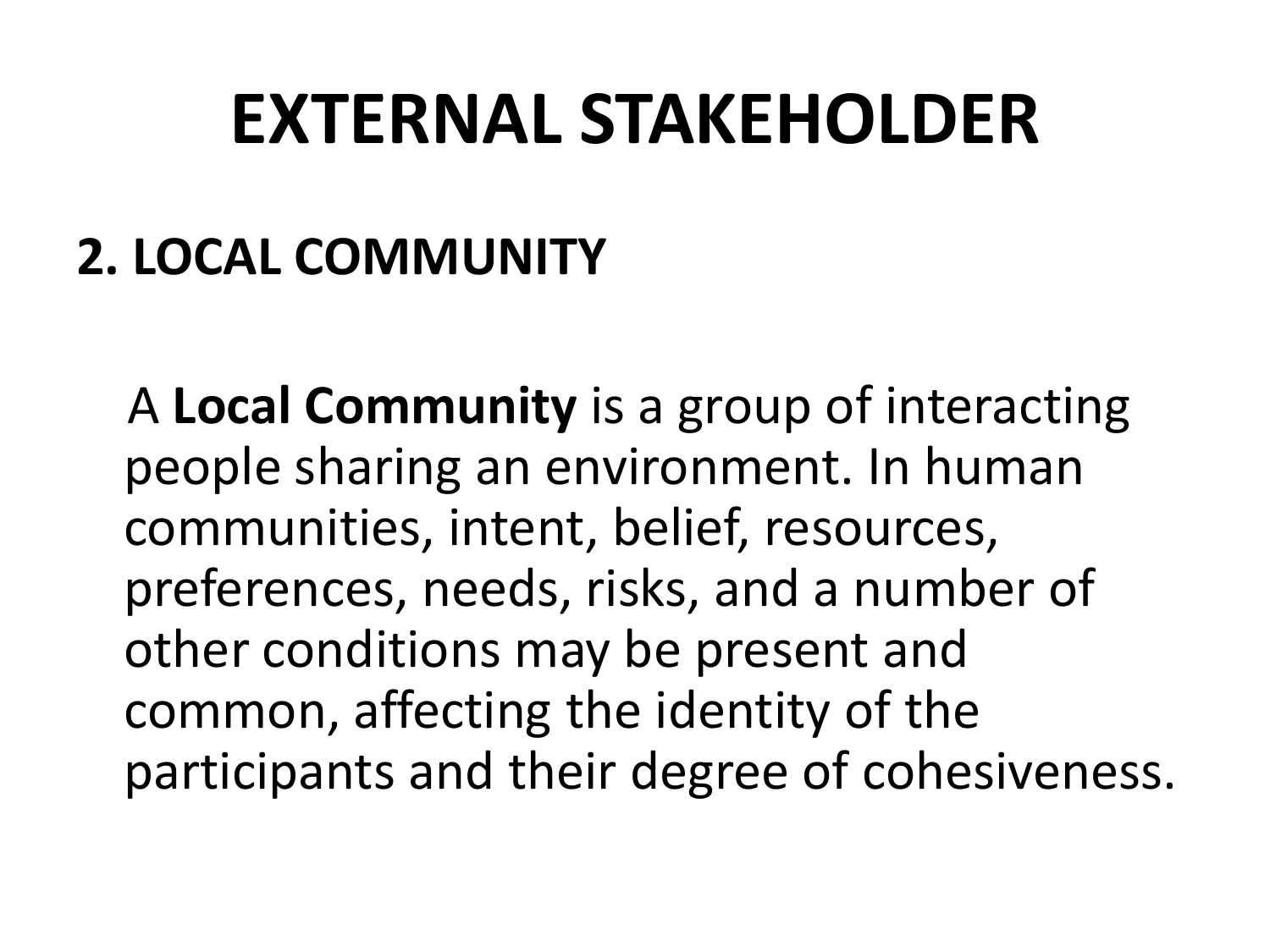## Local Community look for:

- Employment prospects
- Sage guarding the environment
- Acceptance of social responsibility
- Road building
- Pollution control
- Safety
- House values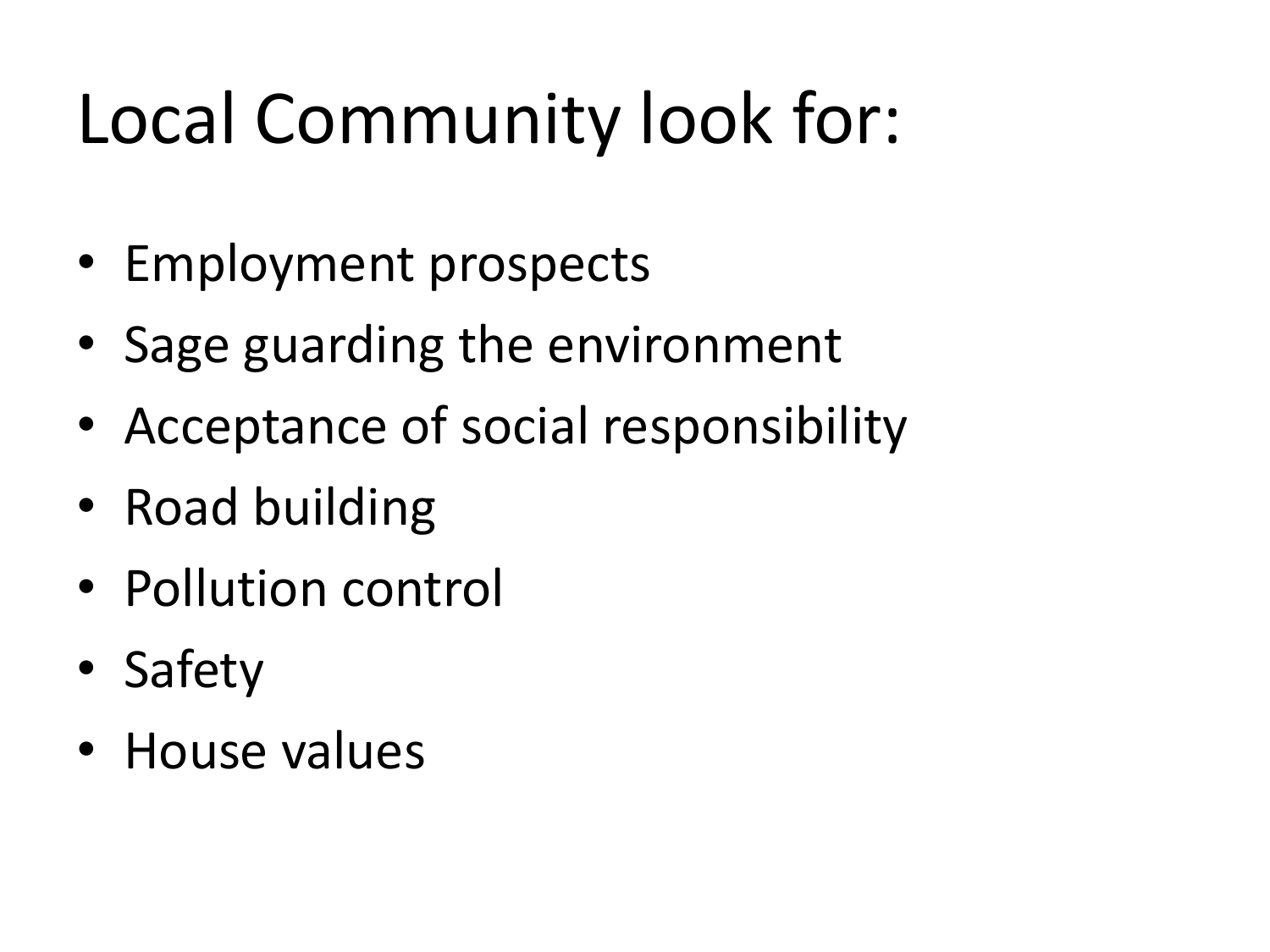### **EXTERNAL STAKEHOLDERS**

#### **3. PRESSURE GROUPS**

Pressure Groups are organizations that want to influence the government to act in certain way. For example:

- PETA (People for the Ethical Treatment of Animals)
- GREENPEACE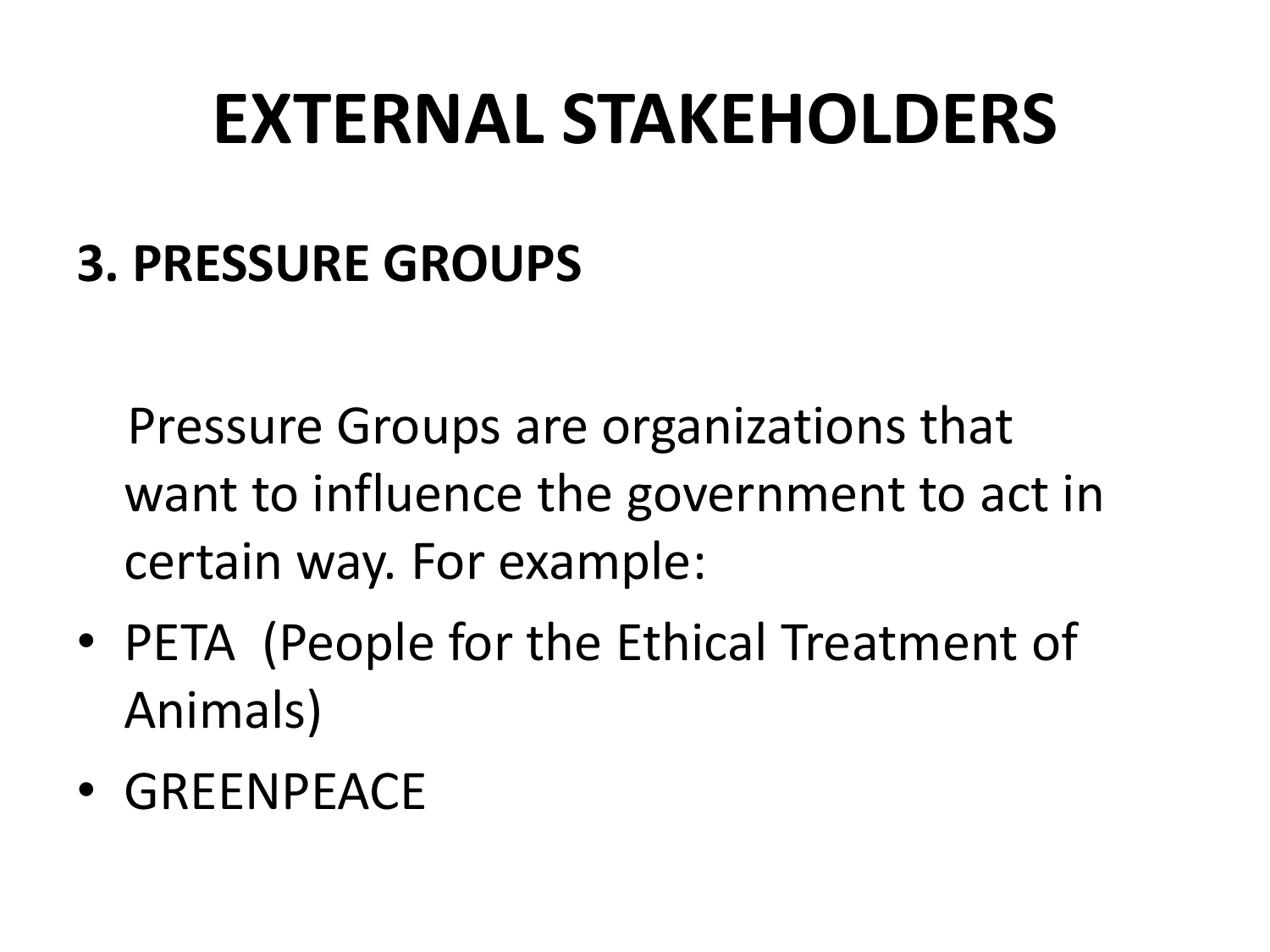## Pressure Groups look for:

- Interest of members
- Trade union
- Peace
- Save animals
- Clean environment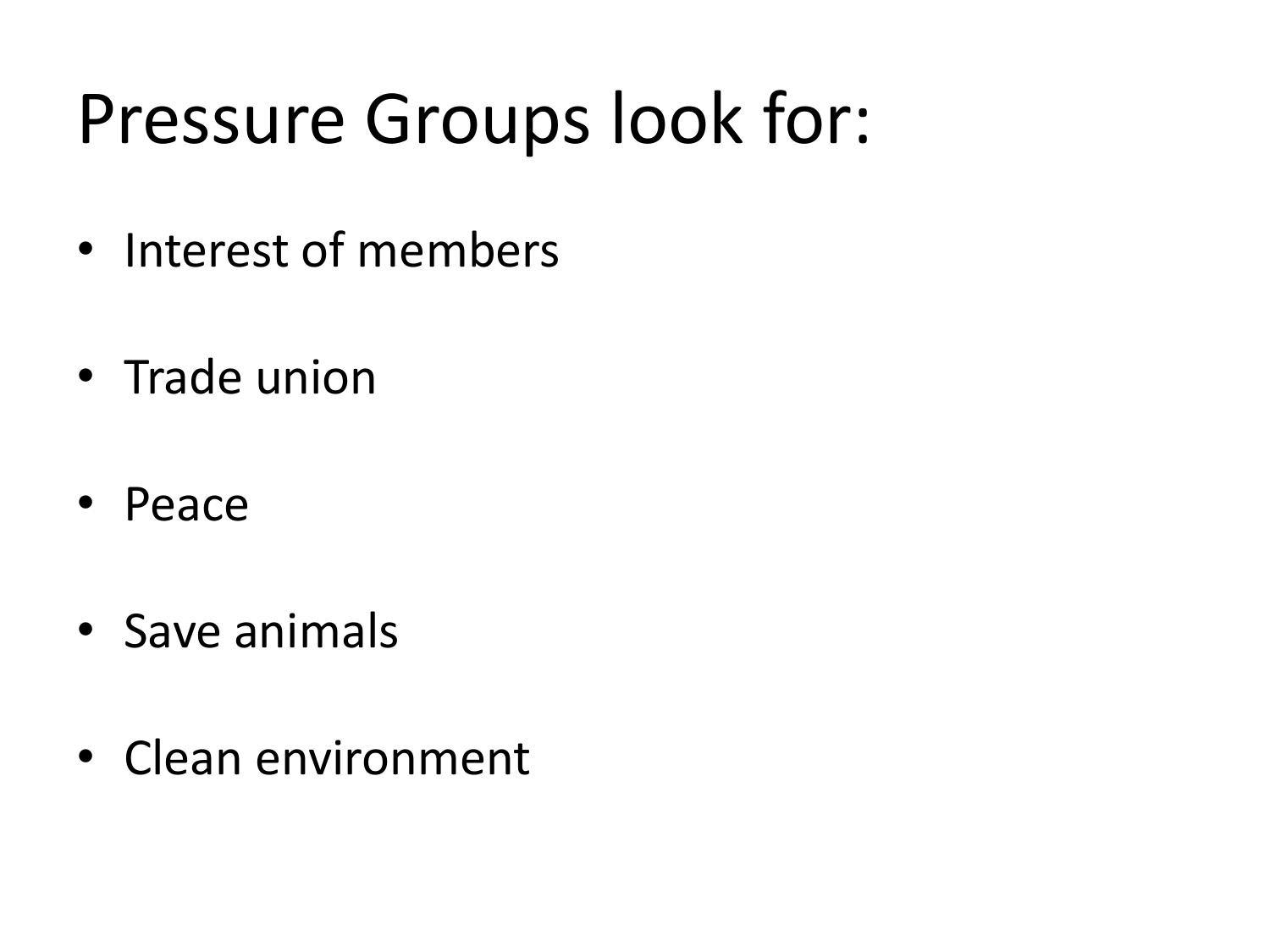### **EXTERNAL STAKEHOLDERS**

#### **4. MEDIA**

Communication channels through which news, entertainment, education, data, or promotional messages are disseminated.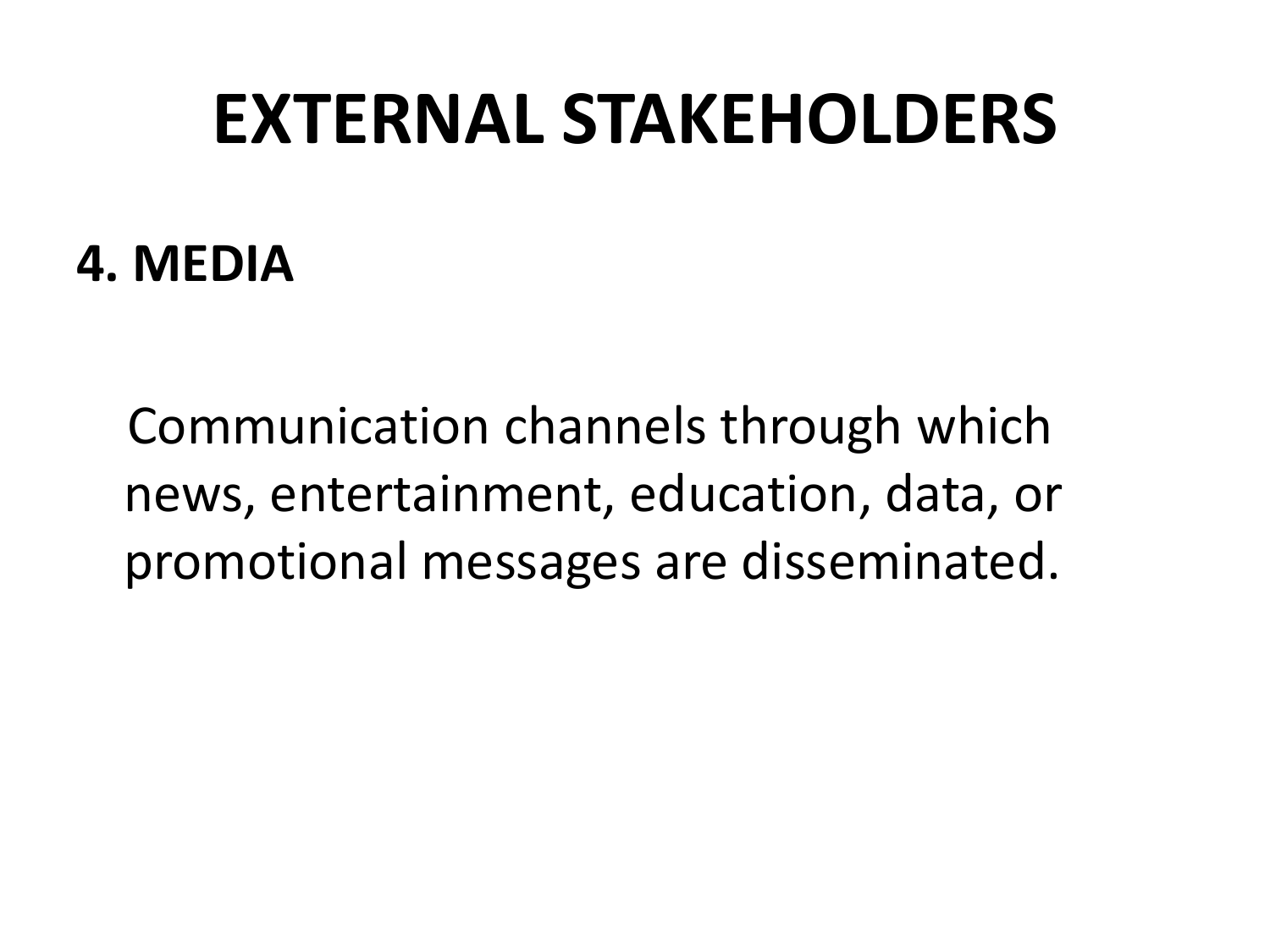## Media look for:

- Keep the public informed on all issues
- Monitor the company
- Support freedom of expression
- Independence and accessibility of the mass media
- To combat harmful elements in the mass media.